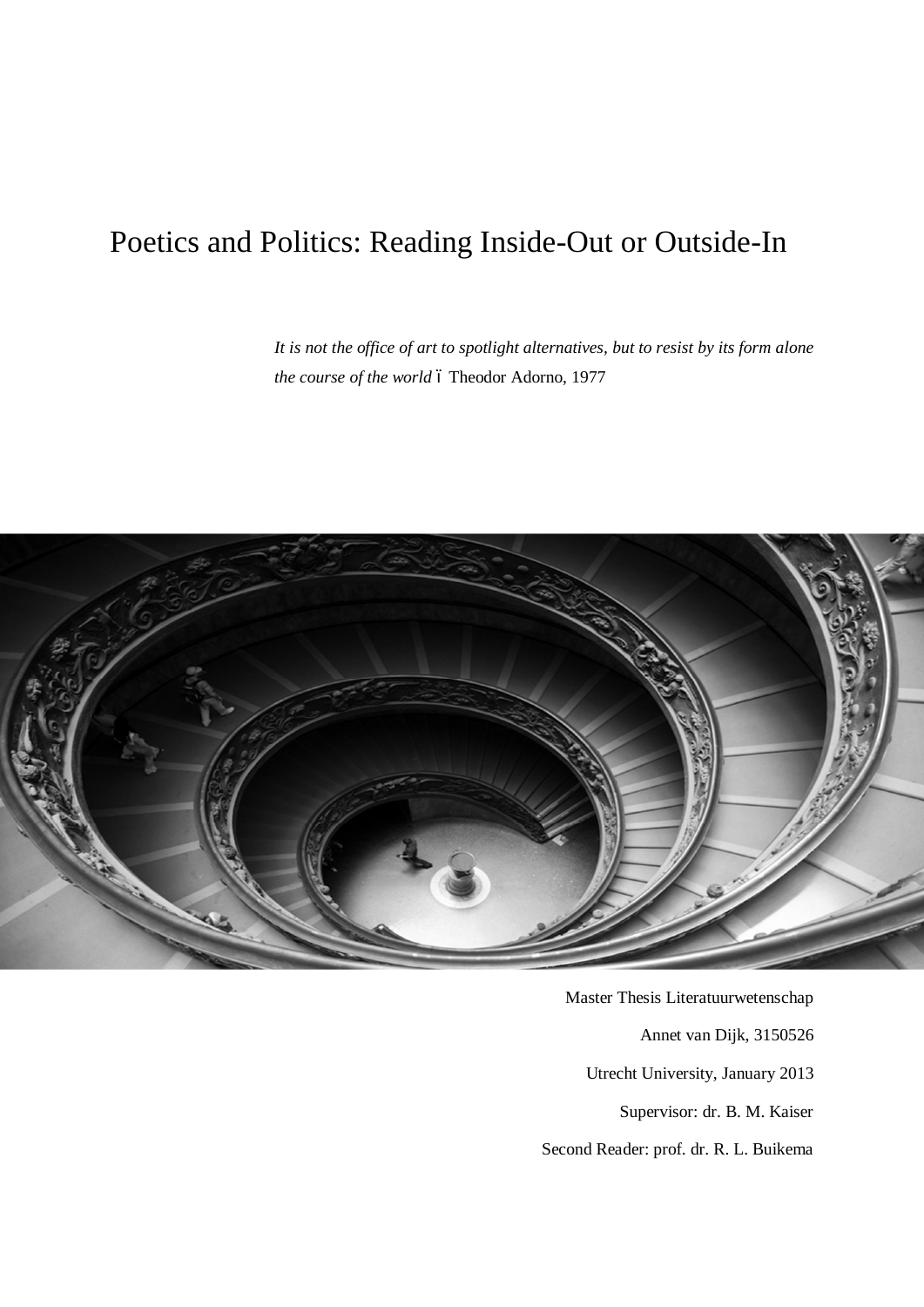# Content

- Preface
- 2 Reading Politics in J.M. Coetzeens work
- Politics and Poetics
- Allegory
- Literariness
- Reading Inside- Out
- Conclusion
- Bibliography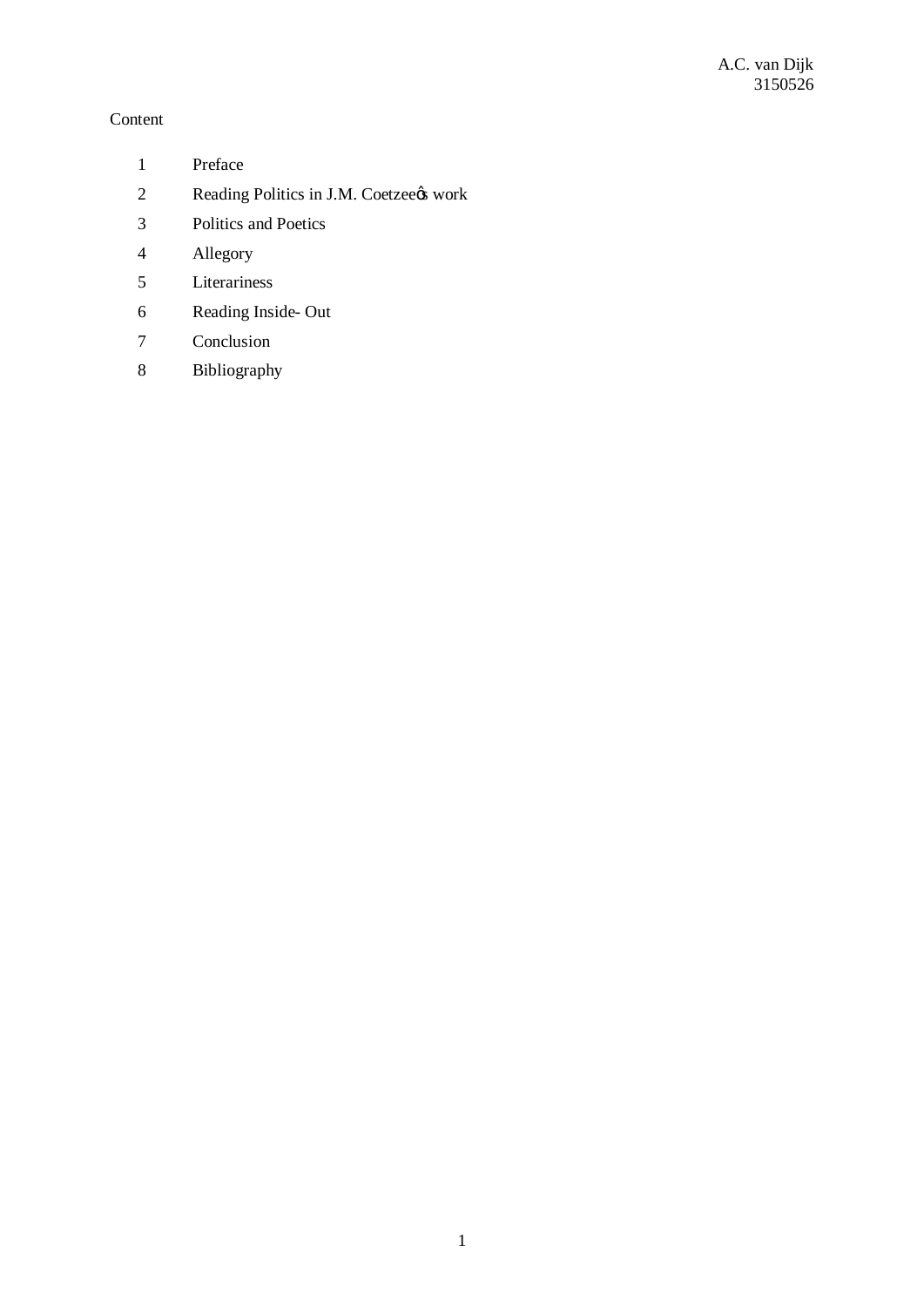# 1. Preface

Since the 1950<sub>%</sub> the field of literary studies has been subject to various changes and influences. As Richard Rorty puts it:  $\pm$  no healthy humanistic discipline ever looks the same for more than a generation or two. $\phi^l$  These changes in the field are due to the close relation between literature and society. Texts are written and read in the discourse of the time that influences the writer or reader. As society changes, the way we write, read and interpret literature changes too.

In the second half of the twentieth century developments in society caused a shift in theoretical thinking about art. The end of colonialism, for example, gave rise to a wide range of theories on postcolonial society and literature emerging from it. The situation in South Africa, where apartheid was ended but the different ethnic groups still live alongside their former oppressor and oppressed, is quite unique. Not only are the former oppressed searching for their own identity but the former colonizer, the white population, is also concerned with the way to deal with the new situation. How to deal with the past and how to overcome one to own racism? These questions often become themes of literature written in this time and place. One of the best known writers from this era is J.M. Coetzee.

While talking about the interpretation of texts discussing the position of the reader in relation to the text is inevitable. In the context of this thesis the allegorical function of literature is a very important factor in relation to the reader. The allegorical exists not only in the text but also in the eye of the beholder and in the experience when the two meet. The difficulties and necessities of the allegorical are elaborately explained by Derek Attridge in several of his theoretical works. He shows how the allegorical is necessary for reading in the first place but does not have to determine the interpretation all together.

The different texts written by Coetzee have been widely interpreted and criticized. In the light of the changes in society, these interpretations are many times influenced by theories and ideas of postcolonialism<sup>2</sup>. In this thesis I will investigate to what extent the use of socio-political theories, like postcolonialism, influence the interpretation of an object of art. To do so, I will look into a selection of the wide range of critique on two of Coetzee*s* novels: *Foe* and *Disgrace*.

In general I will investigate in what way the political and the poetical coexist in these interpretations and how they relate to each other. This means the focus will be on the reading and the

<sup>&</sup>lt;sup>1</sup> Rorty, Richard, 2006.  $\pm$ ooking back at õLiterary Theoryöø. In *Comparative Literature in an Age of Globalization* ed. Haun Saussy. Baltimore: The John Hopkins University Press. 67

 $G<sup>2</sup>$  In the spelling of postcolonialism I choose to follow John McLeod. He defines post-colonialism as the definition for the historical period as in -after colonialism and postcolonialism as -referring to disparate forms of *representation*, *reading practices* and *values'* . In this thesis it will be the latter form of postcolonialism that will be discussed. McLeod, John, 2000, *Beginning Postcolonialism*. Manchester: Manchester University Press. 5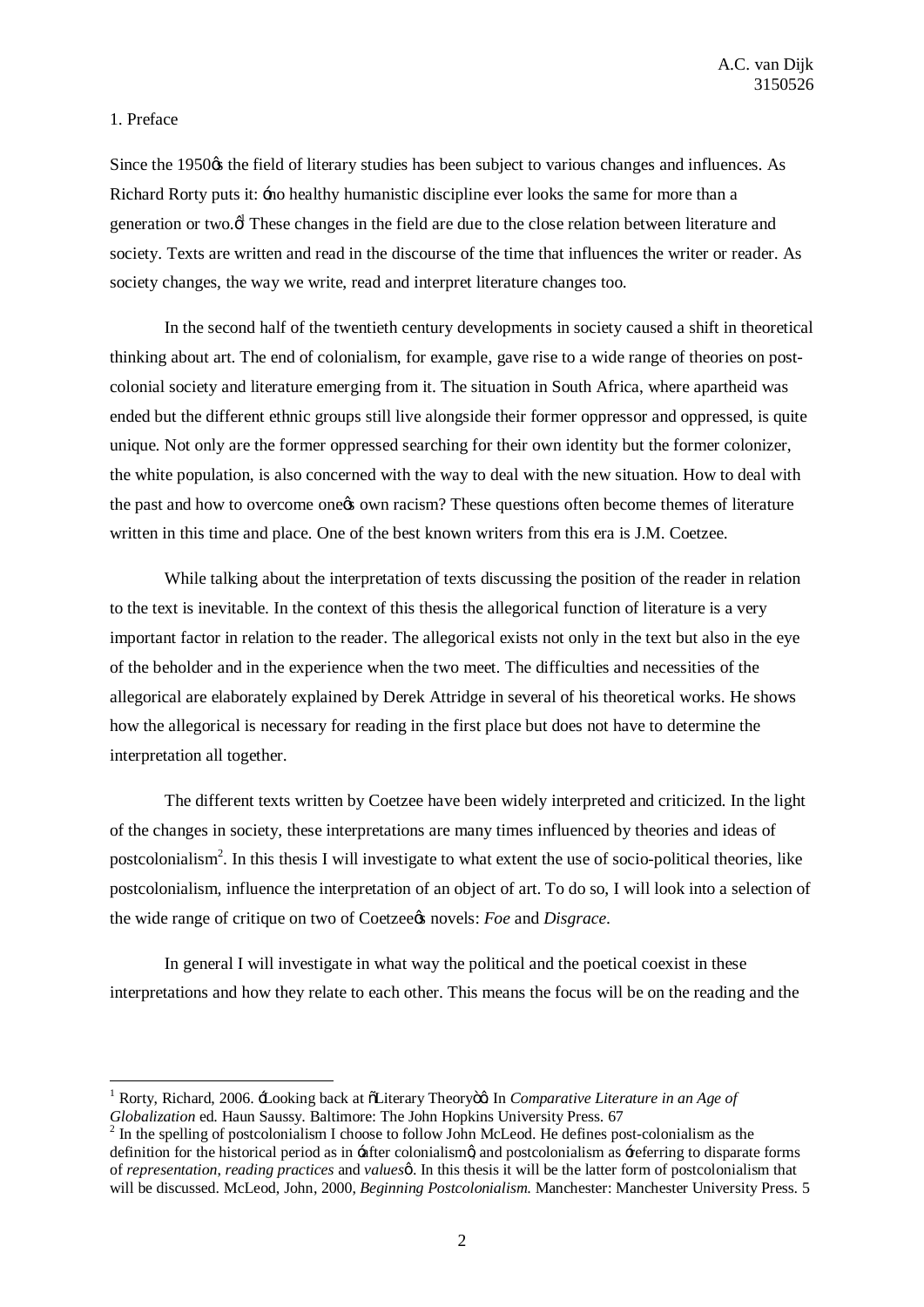reading politically or poetically specifically and not on writing or writing political<sup>3</sup> or on the sociopolitical implications of the text itself. The specific relation of the allegorical in postcolonialism or texts emerging from a (post-)colonial situation is thoroughly investigated and discussed by Réda Bensmaïa. His ideas on this relationship are a great help in untying the knot of the coexistence of the political and the poetical in literature.

As will become clear, closely related to the allegorical reading of a text is the attention for the aesthetic part of literature. The object of art is in danger of being seen only for its socio-political value:

Many a committed research project in the humanities is in danger of reducing popular culture and artistic expression to a message about the construction of gender, ethnicity, nationality and/or sexuality, thereby paying too little attention to the specific nature of the medium and the effects of its form. $4$ 

Rosemarie Buikema therefore suggests closer attention for the literariness of a work of art that does credit to its singularity and uniqueness. The way to interpret literature avoiding the pitfalls of a too political reading can be the reading inside-out and starting with the text itself instead of outside-in which starts with the socio-political context.

 $3$  On politics on the side of writing or the text itself, Theodor Adorno wrote a very enlightening article  $\pm$ Commitmentø published in *Aesthetics and Politics* (1977) edited by Frederic Jameson.

<sup>&</sup>lt;sup>4</sup> Buikema, Rosemarie, 2009. 'Crossing the Borders of Identity Politics. *Disgrace* by J.M. Coetzee and *Agaat* by Marlene van Niekerkø In *European Journal of Womenøs Studies*. Vol. 16 (4), p. 309-323. 313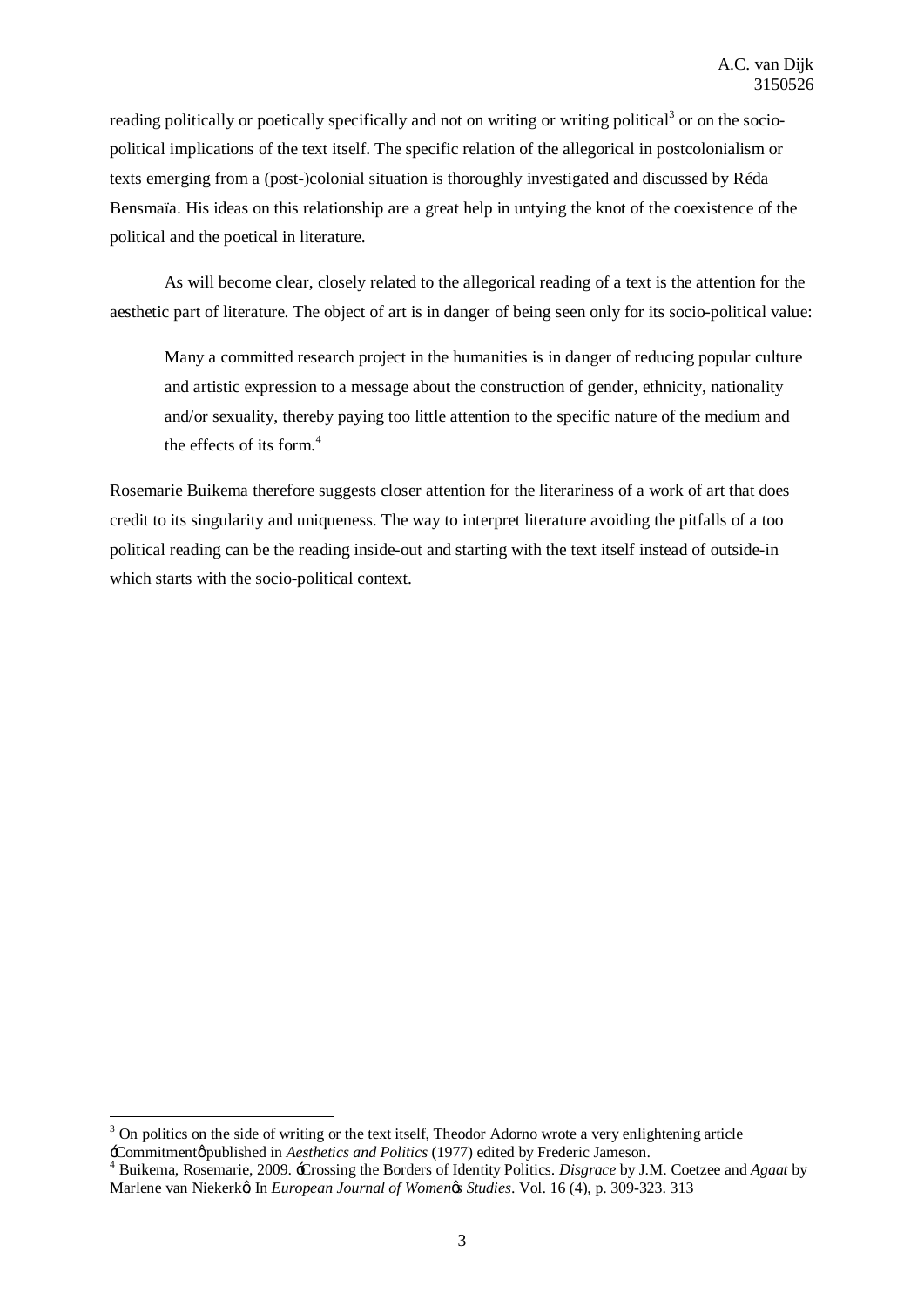#### 2. Reading Politics in J.M. Coetzee¢s work

One of the most criticized texts of the last decades is J.M. Coetzeegs *Foe*. His 1986 novel is a rewriting of Daniel Defoe's *Robinson Crusoe* written in 1719. Many critics used this text to illustrate their ideas on a changed world in the centuries lying between the two books and the new discursive world of modern day. Because of this wide range of reactions to the novel, an investigation of the different interpretations gives a lot of information about the way critics today read a text and react to it. So did Lewis MacLeod, at the same time questioning the way in which critics read the novel and interpret it:

Bluntly, I would like to suggest that the *Foe*'s critical oeuvre inadvertently duplicates the processes of discursive mystification the novel seems to critique, that the critical frameworks applied to the novel (operating as specific discursive structures) might lead us further from, not closer to, the truth.<sup>5</sup>

Another very much discussed text in the field of postcolonial studies, is Coetzee  $\alpha$  novel *Disgrace*. This text was received with great hostility in different parts of South African society:  $\pm$ he publication of Disgrace caused irritation among a number of members of the governing African National Congress and controversial debates in parliament.  $\hat{\phi}$ . *Disgrace* and *Foe* are two very different texts but are both interpreted as dealing with the (post-) apartheid in South African society. A very significant difference in the light of this interpretation is that *Foe* is placed in a totally different time and place than post-apartheid South Africa, whereas *Disgrace* is placed in the time and era of postapartheid and is seen as a direct representation of reality. The tendency to interpret *Disgrace* as a direct representation is not hard to understand. In the novel there are several major events that are similar to events occurring in society and that are important topics in social debate. The attack of David Lurie and his daughter Lucy at her farm for example can be seen as a representation of the major contemporary problem in South African society of the attack and murder of white South African farmers. *Foe* on the other hand is seen as an indirect representation of post-apartheid South African society. The characters, their mutual relations and the events described are interpreted as icons of the socio-political topics in reality. Still, apparent similarities to reality do not automatically legitimate the interpretation of a text as direct representation. That these two novels by many critics are primarily interpreted as a representation of post-apartheid South Africa is probably motivated by the time and place of their origin and by the events occurring in the narratives.

The wide range and large numbers of reactions to and interpretations of the novels in both cases seems to be caused by their apparent close relation to reality. To investigate the influence of the

<sup>&</sup>lt;sup>5</sup> MacLeod, Lewis, 2006.  $\div$ 5Do we of necessity become puppets in a story? $\ddot{\text{o}}$  or narrating the world: on speech, silence and discourse in J.M. Coetzee *Foe A* In *Modern Fiction Studies*, Vol. 52, No. 1, Spring 20 <sup>6</sup> Leusmann, Harald, 2004. J.M. Coetzee¢s Cultural Critiqueø In World Literature Today, Vol. 78, No. 3/4, p. 60-63. 61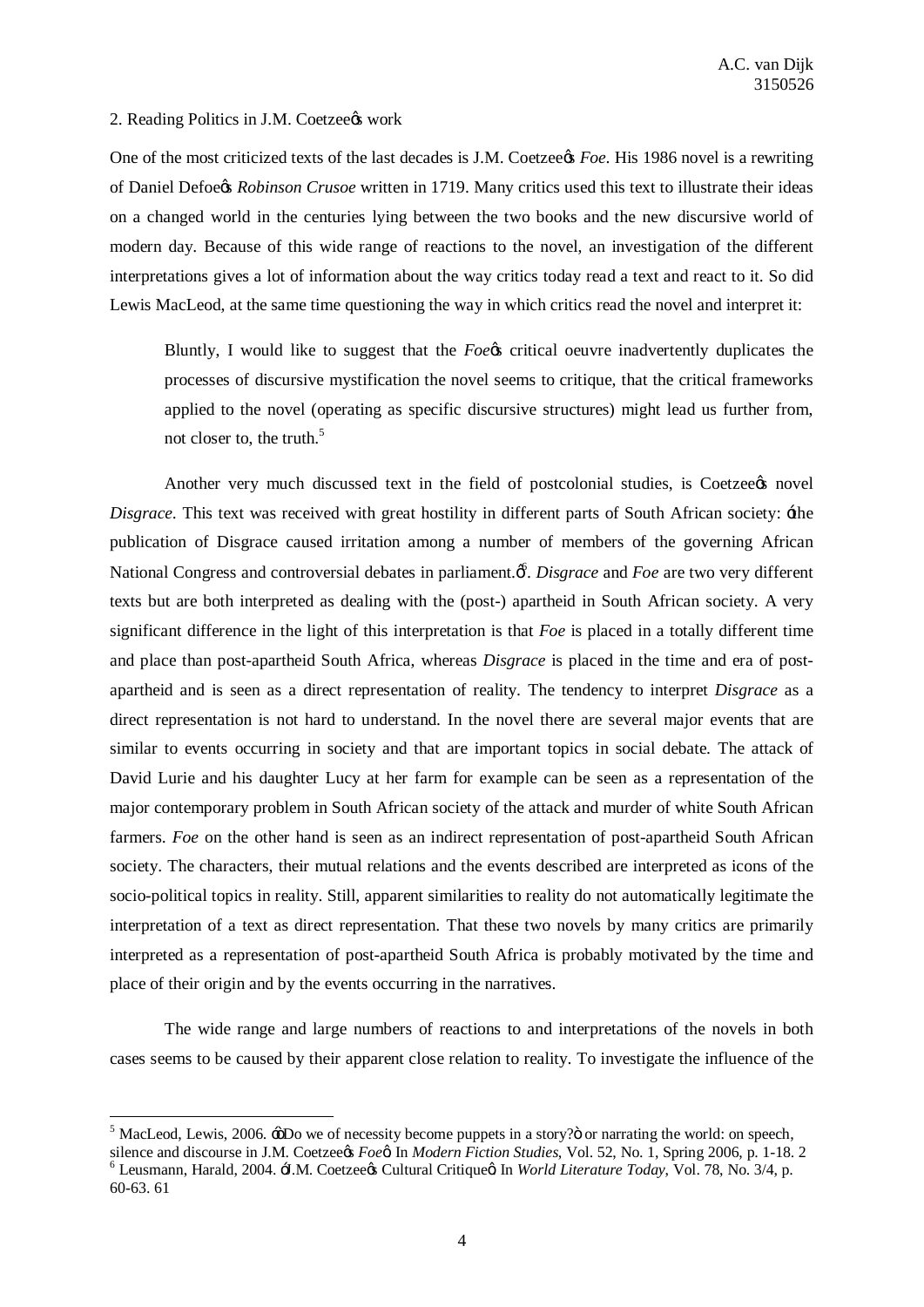relation between socio-political reality and the text, I will discuss a few of the reactions to the novels that focus on the interpretation of the texts in relation to the context.

For critics there are two major points of interest in Coetzee's *Foe*. First there are the possibilities and implications for gender theory the character of Susan Barton gives. Secondly the speechless Friday creates a platform for discussing the power relations he finds himself in, or even more: where we as a reader find him. The two are closely related because the power relations mentioned are primarily shown in the relation between Barton and Friday, and because of the narratological structure of the text. Especially this last point of interest is often linked to the socio-political context of the text and therefore will be illuminating to discuss here.

The relation between Susan Barton and Friday is quite complicated. Friday is clearly not British: The man squatted down beside me. He was black: a Negro with a head of fuzzy wool, naked save for a pair of rough drawers.  $\vec{\phi}$  Susan chooses to take him with her to England when they are rescued and Cruso dies on the ship. Although she tries to get him on a ship that might lead him back to what is possibly his home country, she does not pursue this because she is afraid others will enslave him. What further, or mostly, complicates their relationship is the absence of communication. On the island, Cruso taught Friday a few words in English to get him to do specific tasks, but otherwise Friday does not understand English. On the other hand, he is not able to communicate with Susan and does not seem to be inclined to do so either. Susan tries her very best to teach him but this appears to be unmanageable. The only thing that is left to her is to try to read Friday as best as she can. In one of her attempts she makes music to which Friday seems to respond with dancing. Robert Post interprets this part of the story as:  $\frac{1}{2}$ Susan discovers that he dances  $\delta \neq 0$  remove himself, or his spirit, from Newington and England, and from me too $\phi$ <sup>8</sup>. To Post it is a given fact that this removal from all sorts of things is the reason why Friday dances. What he does not acknowledge is that this is not a discovery made by Susan but an interpretation on her side of what she sees happening. She has no information whatsoever to backup this interpretation but it gives her the opportunity to at least have the illusion of knowing a part of Friday & story. What Post misinterprets here, is that he sees the storyteller Susan Barton as an authority on Friday. The same thing happens when he says: + Freedom to Friday is + öless than a word, a noise, one of the multitude of noises I make when I open my moutho $\delta^9$ . This is Susan talking and, again, her interpretation of Friday& possible thoughts. She is putting these words in his mouth and they are not a representation of what his character thinks or says.

<sup>&</sup>lt;sup>7</sup> Coetzee, J.M., 1986. *Foe*. London: Penguin Books. 5-6<br><sup>8</sup> Post, Robert M., 1989. <del>T</del>he noise of Freedom: J.M. Coetzee*¢s Foe*¢ In Critique, Spring 1989, p.143-154. 147<br><sup>9</sup> Post. 148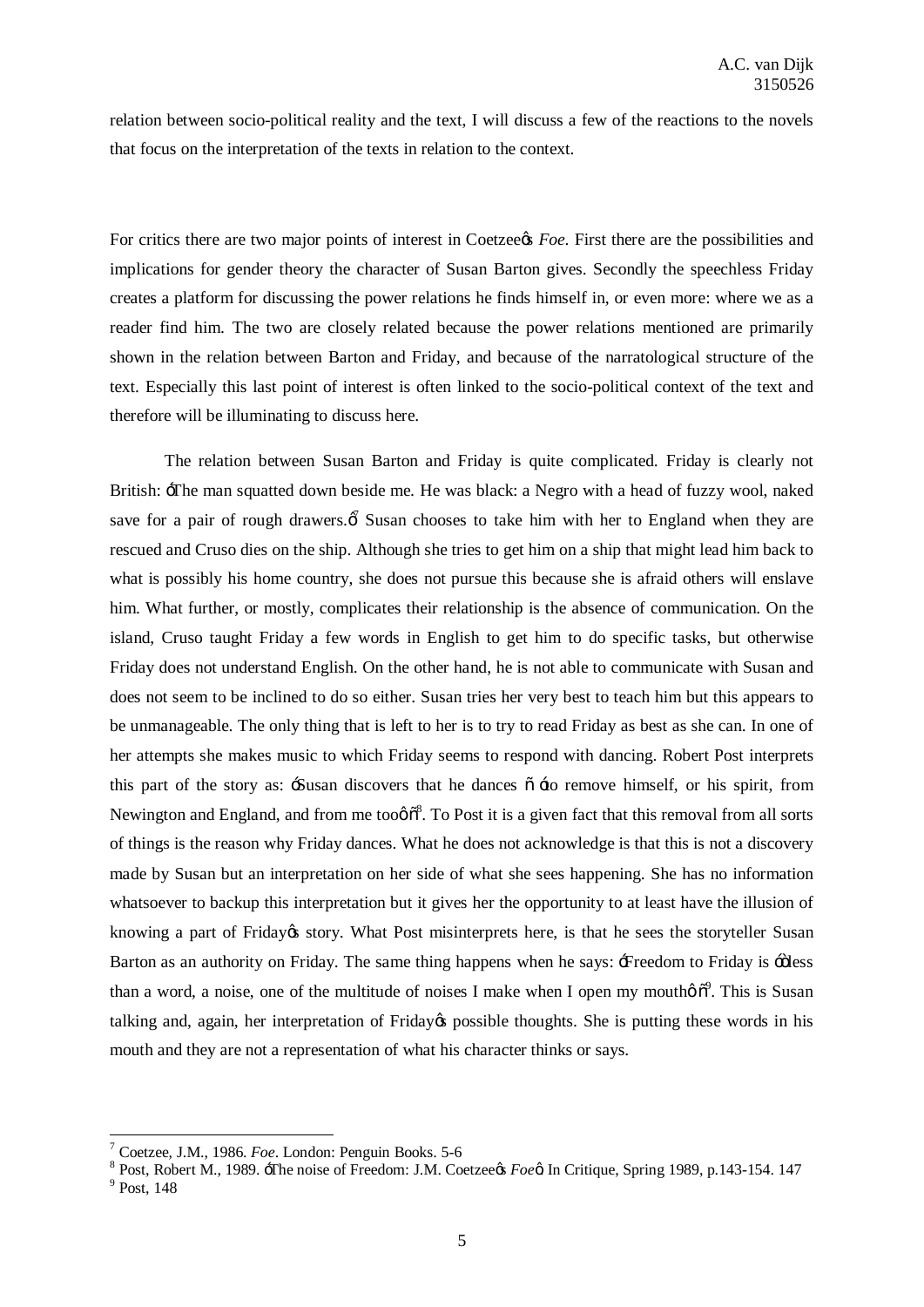Brian Macaskill and Jeanne Colleran do acknowledge the complexity of the matter. They see the difference between the utterances made by Susan on behalf of Friday and Friday's own thoughts or ideas (which we do not know):  $-S$ usan $\alpha$  plan  $\lceil i \rceil$  is, given the unreliability of memory and the difficulties inherent in speaking on behalf of some other voice, complex enough, but the plan is utterly undone by Susan $\alpha$  desire for veracity and for wholeness. $\phi^{10}$  This gives them the opportunity to take the analysis to another level and see what this might say on a socio-political level: 'Speaking on behalf of others [i] constitutes the crucial issue in political representation, an issue Coetzee refuses to leave uncriticized. $\phi^{11}$  This view on the political representation made by Coetzee is therefore a very legitimate one because Macaskill and Colleran take into account the different parts of the text to base their interpretation on. Not only do they look at what is said, but also to how it is said and by whom. That this distinction is made on narratological arguments is made clear by Lewis MacLeod: \:Foegs skills outrival hers [Bartongs] and this has a negative effect on her sense of control in the world, but the discrepancy arises out of a difference in narrative ability, not power or ethical intentionality. $\phi$ <sup>12</sup> As he points out, there are no linguistic signs in the text that indicate a collision in the power relation between Foe and Barton causing her not to write her own story other than the capacity to write, which Foe has and Susan does not<sup>13</sup>.

The essence of the problem encountered by Post above on the representation of the thoughts of Friday, is in the narratological position of Susan Barton. What Post did not take into account is that the text is Susangs representation of the events taking place. She is the narrator of at least the largest part of the novel $14$ .

The main problem in many interpretations of *Foe* I want to address here, is the way in which sociopolitical ideas and theories are made part of the analysis. The text is not situated in the time and place in which it was written. Coetzee being a white South African writer born in 1940, his texts are often linked to the situation of apartheid and post-apartheid in his country. The novel *Foe* is no exception to this rule: 'Through his speaker, Susan Barton, the poetic imagination of Coetzee is calling out for nonwhite South Africans to be permitted speech so that their plight will be heard and recognized throughout the world. $\varphi^{15}$  This conclusion claims that Coetzee text is specifically bound to the South

<sup>&</sup>lt;sup>10</sup> Macaskill, Brian and Jeanne Colleran, 1992. -Reading History, Writing Hersey: The Resistance of Representation and the Representation of Resistance in J.M. Coetzee*ys Foe*<sup>a</sup>. In *Contemporary Literature*, Vol.

<sup>33,</sup> No. 3, Autumn 1992, p.432-457. 445<br><sup>11</sup> Macaskill and Colleran, 446<br><sup>12</sup> MacLeod, 5<br><sup>13</sup> Susan Barton does have the technical ability to write, showing the letters she writes to Foe, but she herself believes she lacks the artistic or creative skills that enable her to write a story that is worth reading.

 $14$  The last part of Coetzee t novel differs very much in style and tone from the preceding parts which makes it reasonable to argue it is not narrated by Susan Barton as the rest of the novel is.

 $15$  Post, 152-153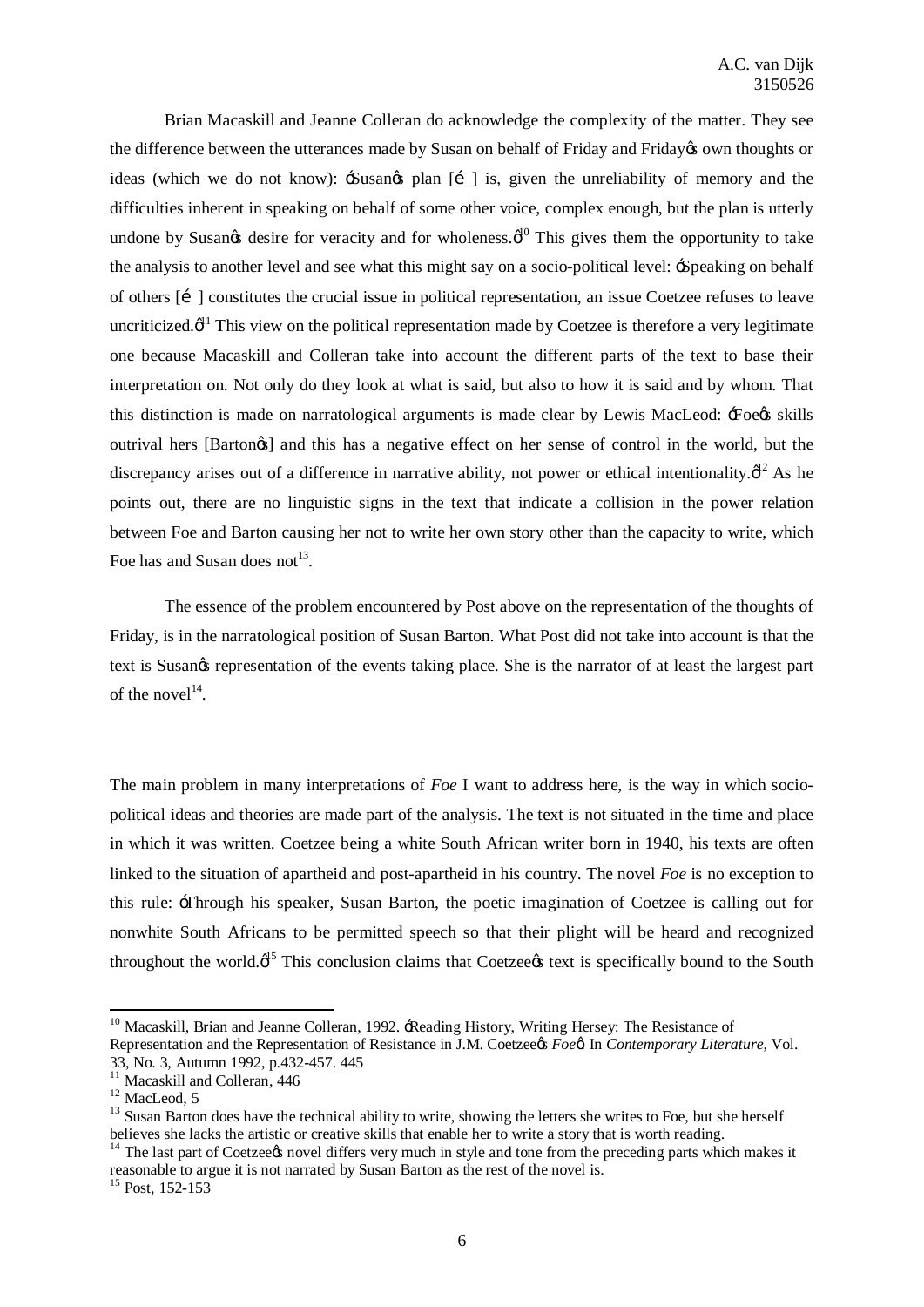African situation and tries to speak a message which is to be heard by the world. In Postos point of view this would be a text so much committed to the political situation and the cause of coming to a solution for a very complicated situation in the nation that it can actually play an active role in coming to this solution. Still, there is no reason to dismiss a socio-political interpretation of a text as a whole. What I would like to point out is that an interpretation that is focussed only on the text as a direct or indirect representation of reality is at risk of losing sight of the other parts of a text that together form the totality of it. These other parts such as form and narratological structures can contribute to or resist the reading that is based on context alone and by doing so give a totally different outcome to the analysis.

In his reading the text in the light of the South African context, Post tries to fit everything in the frame of his socio-political interpretation: -Crusogs recurring fever could symbolize the diseased South African government, and his death might stand for hope of overturning that government. $\phi^{16}$  This analysis seems to be a bit farfetched. Even though it is plausible to link *Foe* to the social debate in South Africa, when an interpretation is that debatable and not helped with arguments from the text, it is not an interpretation but searching for meaning. The preoccupation Post has with the South African situation is clear from the very first sentence of his article:

Whether or not their works are set in Africa, anti-apartheid South African authors often write, directly or in-directly, about slave-master relationships and call upon images and metaphors of imprisonment and escape or freedom to embody their themes 6 themes that more often than not reflect the injustices experienced by the oppressed at the hand of the victimizer and by the majority nonwhite South Africans at the hand of the minority white South Africans.<sup>17</sup>

To start his article with this can be seen as a simple historical introduction of his text and an introduction to Postos hypothesis. However, when it also is the beginning of his interpretation, he is at risk of reading outside-in instead of first looking at the text itself. With this claim as a starting point, it is no surprise that Postos article is not about Coetzeeos novel. The primary purpose seems to be something else in which *Foe* helps to illustrate what Post wants to tell us. To commence an interpretation of *Foe* with a reference to anti-apartheid South Africa could be the introduction of a valuable analysis. The way Post engages in it in this case though, there is no other possibility than to read the text in a socio-political context. He seems to validate his interpretation a priori in his statement that there are (hardly) other interpretations possible of South African text. The withdrawal from the text itself as an object of study starts right at the beginning. This interpretation not only does not do justice to the text, it also simplifies the cultural situation it is applied to. If it was as easy as

 $\frac{16}{17}$  Post, 143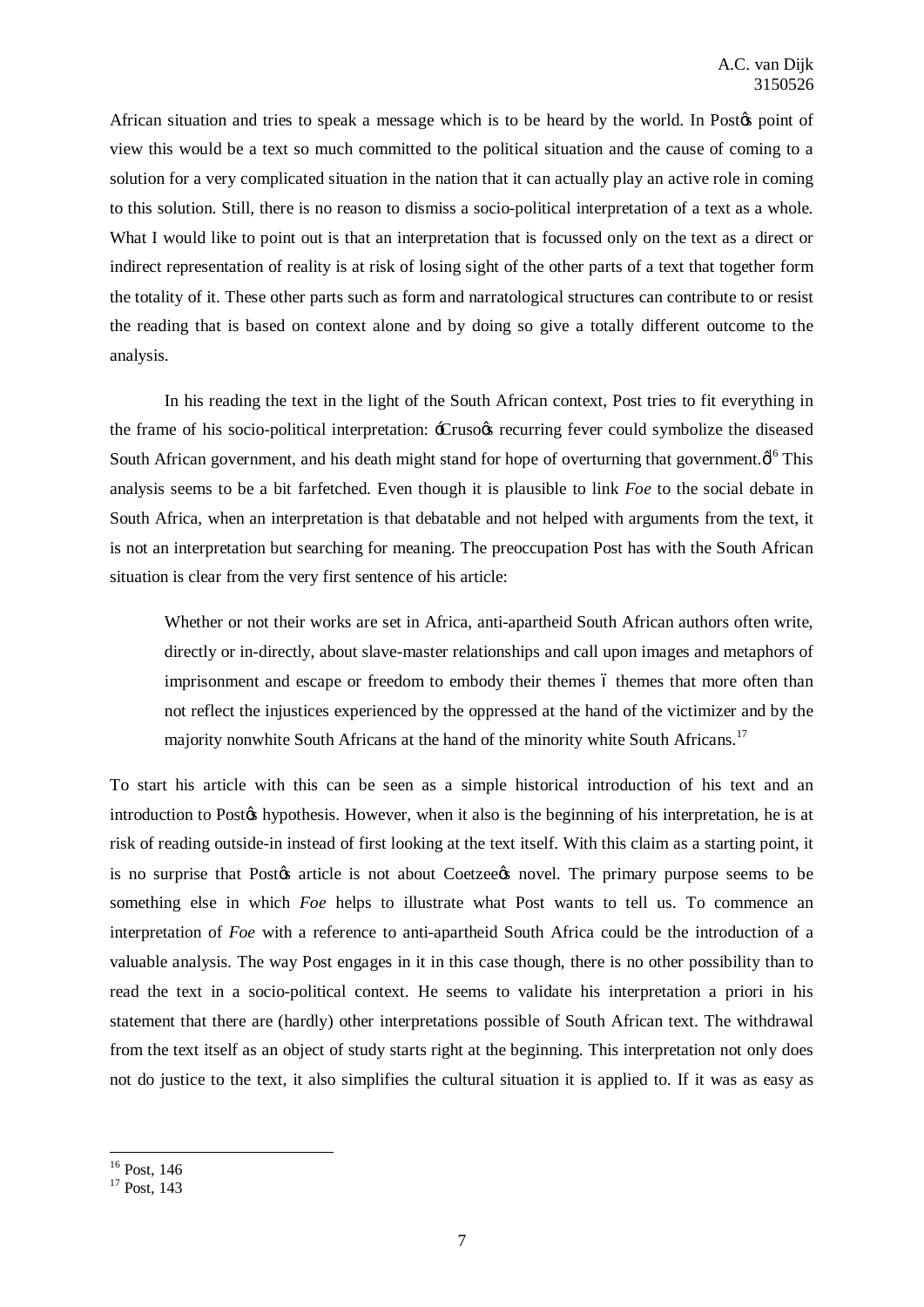represented by Post, there would hardly be an issue in society to discus. That Postos way of interpreting *Foe* is somewhat problematic is also recognized by others:

Coetzee the oscape the efforts of admiring but inexperienced wreckers like Robert M. Post, who seems committed to running *Foe* aground on the flat rocks of a naïve allegorical correspondence between the novel and the social circumstances that contributed to its production. Exegetes of Postos stature are not the only would-be wreckers, however, for Coetzee is further beleaguered on one side by those (like Vaughan and Rich) who would have the work of art subordinate itself directly to a political function, and on the other side by those (like Dovey and Beressem) who would have the work serve as stitches within the theoretically seamless fabric of postcolonial écriture.<sup>18</sup>

Postøs reading is clearly very much concerned with the socio-political context from which the text emanates. The contemporary debate in reality is a recurring topic in his analyses of *Foe*. This is what I would like to call a -reading outside-ing Post starts his interpretation by investigating the relation between the text and reality by discussing the similarities between the two. From the outset of the context he moves towards the text.

What has become clear in this discussion of a few of the interpretations of Coetzeeos work, is that a preoccupation with socio-political ideas and theories can tempt a critic to conclusions that are not legitimised by the text itself. In the case of *Foe*, the text is seen as an indirect representation of South African society. The events are  $\pm$ ranslated $\phi$  from a different time and place to contemporary reality. Because of this mode of translation, it is relatively easy to pin-point where an interpretation loses sight of the text itself.

*Disgrace* on the other hand, shows a very different setting. The society pictured is very much similar to the situation in South African society. Because of that, there is no -translation necessary to interpret this text as a direct representation of South African society. Still this does not mean we can read this text as a direct comment on or answer for difficulties in reality. There is always a tension between art and reality despite the necessity of the two going hand in hand. As mentioned earlier, *Disgrace* shows events that are very much similar to disturbing events in society and that are extensively discussed in social debate. An interpretation that is primarily concerned with the contextual implications of the text will be focused on the comparison between the text and reality. In the case of *Disgrace* the resemblances are so obvious that it is easily forgotten to get beyond that point. The interpretations often stop at summarizing the similarities between text and reality and for *Disgrace* this meant a wide range of reactions in (political) society like the African National Congress.

<sup>&</sup>lt;sup>18</sup> Macaskill and Colleran, 435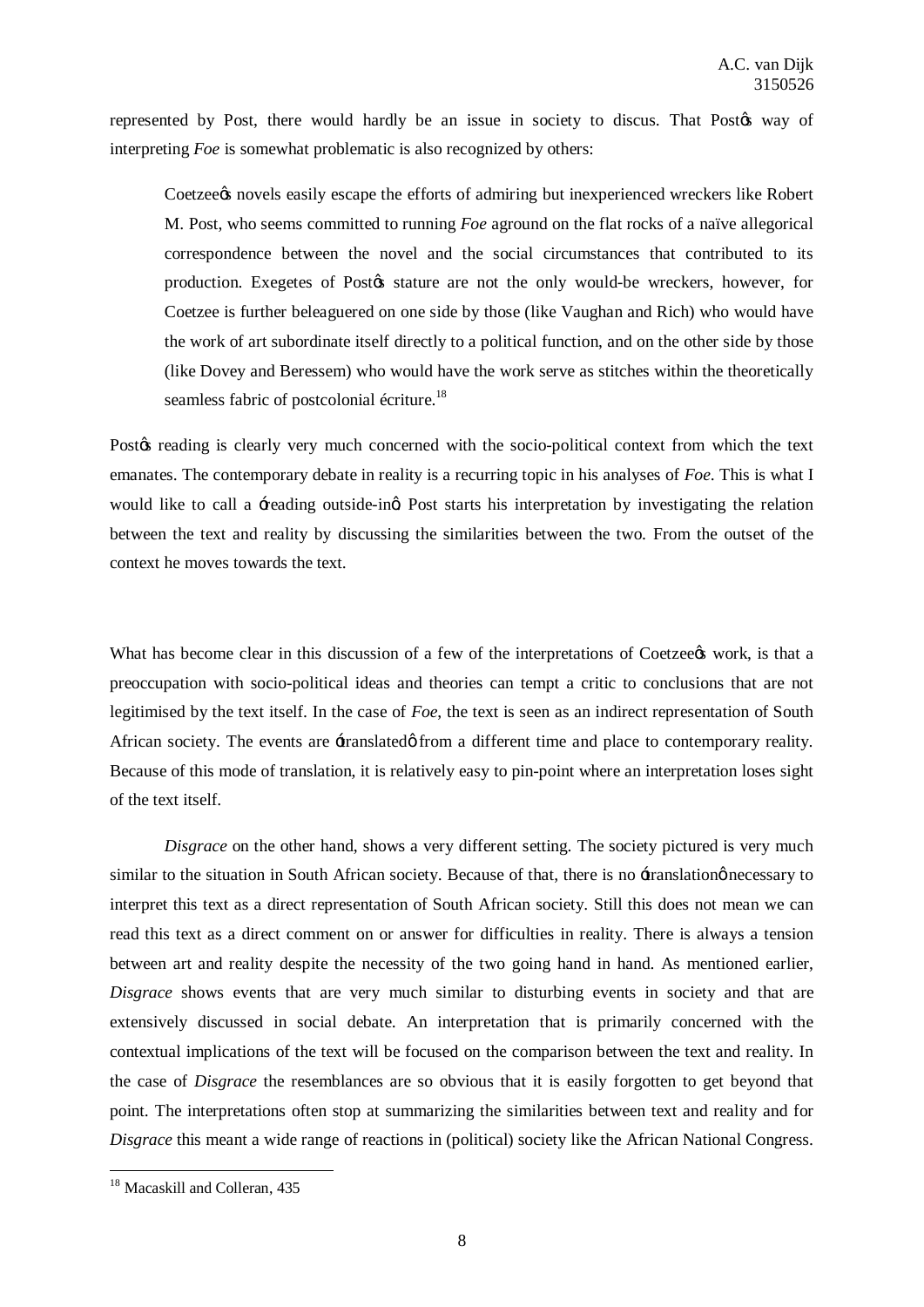The novel was seen as a direct representation of post-apartheid South African society and the events of the attack and gang rape of Lucy as a comment on social relations and certain ethnic groups:

The ANC $\circ$  criticism was echoed by others like Aggrey Klaaste, who wrote in Sowetan that the novel was the perspective of a  $\ddot{\text{o}}$ disgruntled Afrikaner $\ddot{\text{o}}$  and that the story of  $\ddot{\text{o}}$ black men raping white women was osffensive i (qtd. in McDonald 325). Jakes Gerwel, professor and Director General of the President to office under Nelson Mandela, was dismayed by the novelog  $\ddot{\text{o}}$ almost barbaric post-colonial claims of black Africans, $\ddot{\text{o}}$  its representation of  $\ddot{\text{o}}$ mixed race characters as whores, seducers, complainers, conceited accusers,  $\ddot{o}$  and its  $\ddot{o}$  exclusion of the possibility of civilized reconciliation o (qtd. in McDonald  $325$ ).<sup>19</sup>

For the critics who protest so fiercely against the novel, the description of the dreadful events on Lucy of farm overshadow every other part of the text. They extract those parts from the narrative and comment on that without mentioning the other parts or regarding the text as a whole. The assumed direct representation of South African society in *Disgrace* leads to a different form of reading outsidein than in the case of *Foe*. The isolation of specific parts of the text disjoints the work of literature. When such events from the text are analysed as a separate entity the other fundamental features of literature are not acknowledged. The form, medium, and use of language cannot be appreciated to their full extent and their influence on the content is impossible to determine. In the last chapter I will show how thorough reading and close analyses can give a totally different view on the represented events.

<sup>19</sup> Roy, Sohinee, 2012. 'Speaking with a Forked Tongue: *Disgrace* and the Irony of Reconciliation in Postapartheid South Africa $\alpha$  In MFS Modern Fiction Studies, Vol. 58, No. 4, p. 699-722. 700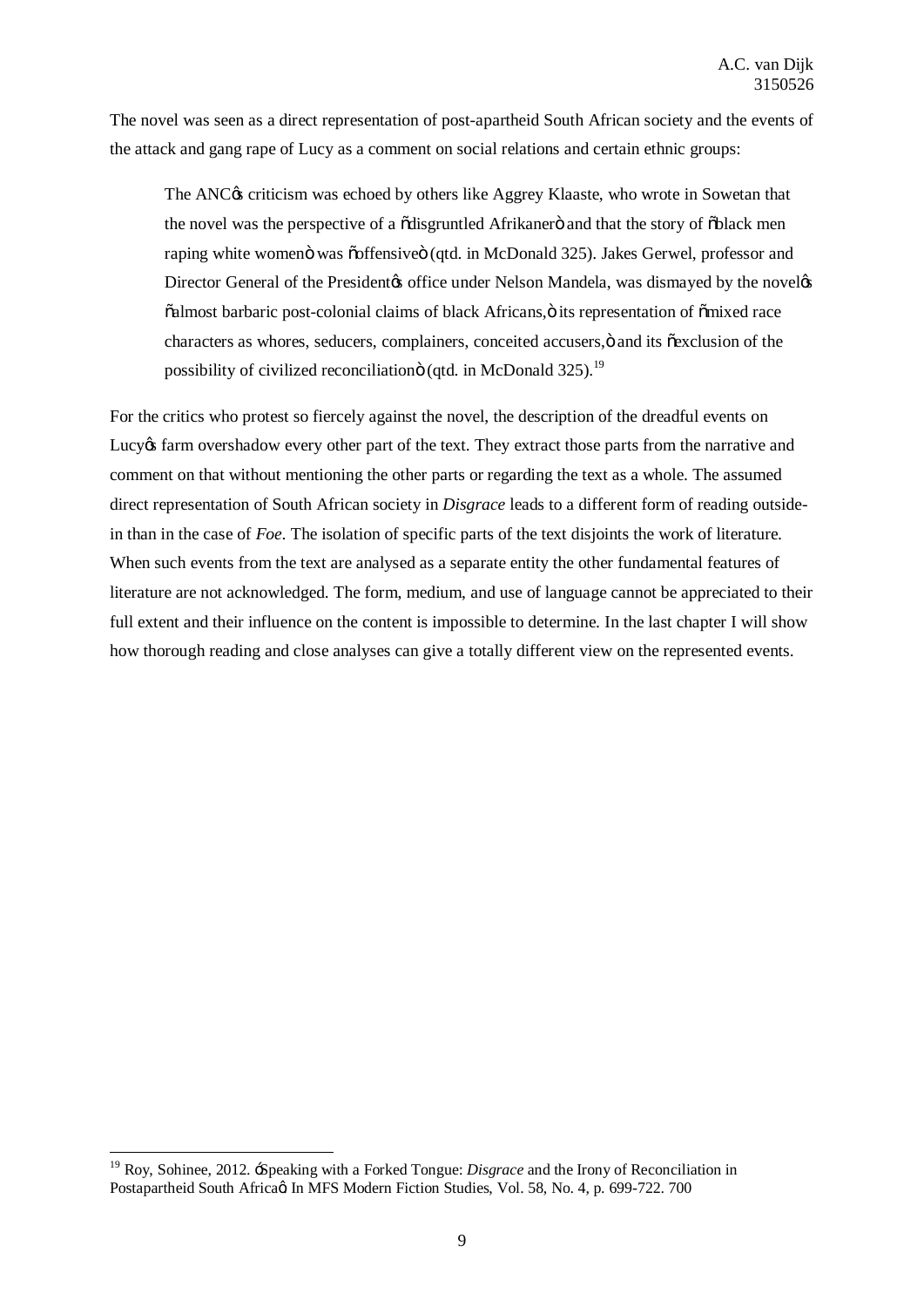# 3. Politics and Poetics

In the previous section it has become clear that even though the final conclusion in some cases can be very plausible a political interpretation of literature can cause a removal from the text in several ways. In this chapter, I will focus on the question what is missing in the argumentation in such interpretations. Many writers and critics from (post-)colonial societies have argued against this kind of analysis of their texts:

What has long struck me was the nonchalance with which the work of these writers [so-called postcolonial writers] was analyzed. Whenever these novels were studied, they were almost invariably reduced to anthropological or cultural case studies. Their literariness was rarely taken seriously. And once they were finally integrated into the deconstructed canon of world literature, they were made to serve as tools for political or ideological agendas.<sup>20</sup>

To determine what is exactly the problem in the interpretations of these critics, we will have to look closely into the way they analyse a text and what this implies about their view on literature.

As we have seen, a lot of critics look at South African literature in the light of the main themes and theories of postcolonialism to find out what the writer was trying to say. The ambivalence of this manner of interpretation is made clear by Réda Bensmaïa when he says:

If it is indeed true that an allegorical dimension persists in most so-called postcolonial texts, allegory is clearly almost never the primary or sole ambition of the authors in question. When it is, however, experience has shown that we often find ourselves faced with texts that could be called didactic, the artistic or literary value of which is slight or nil.<sup>21</sup>

Thus the literary work that is analysed above all in the light of the socio-political context in which it is written, disregards the idea of the text as a work of art.

The first problem we encounter in interpretations overdetermined with the socio-political context is that of focussing on the intention of the writer and looking for an essentialist meaning or message hidden in the text. In several cases, the writer is even criticised or attacked based on the message critics thought they found in a text. To look at the intention of the writer is always a hazardous enterprise:

<sup>20</sup> Bensmaïa, Reda, 2003. *Experimental Nations or, the Invention of the Maghreb*. Princeton: Princeton

University Press. 6<br><sup>21</sup> Bensmaïa, 68-69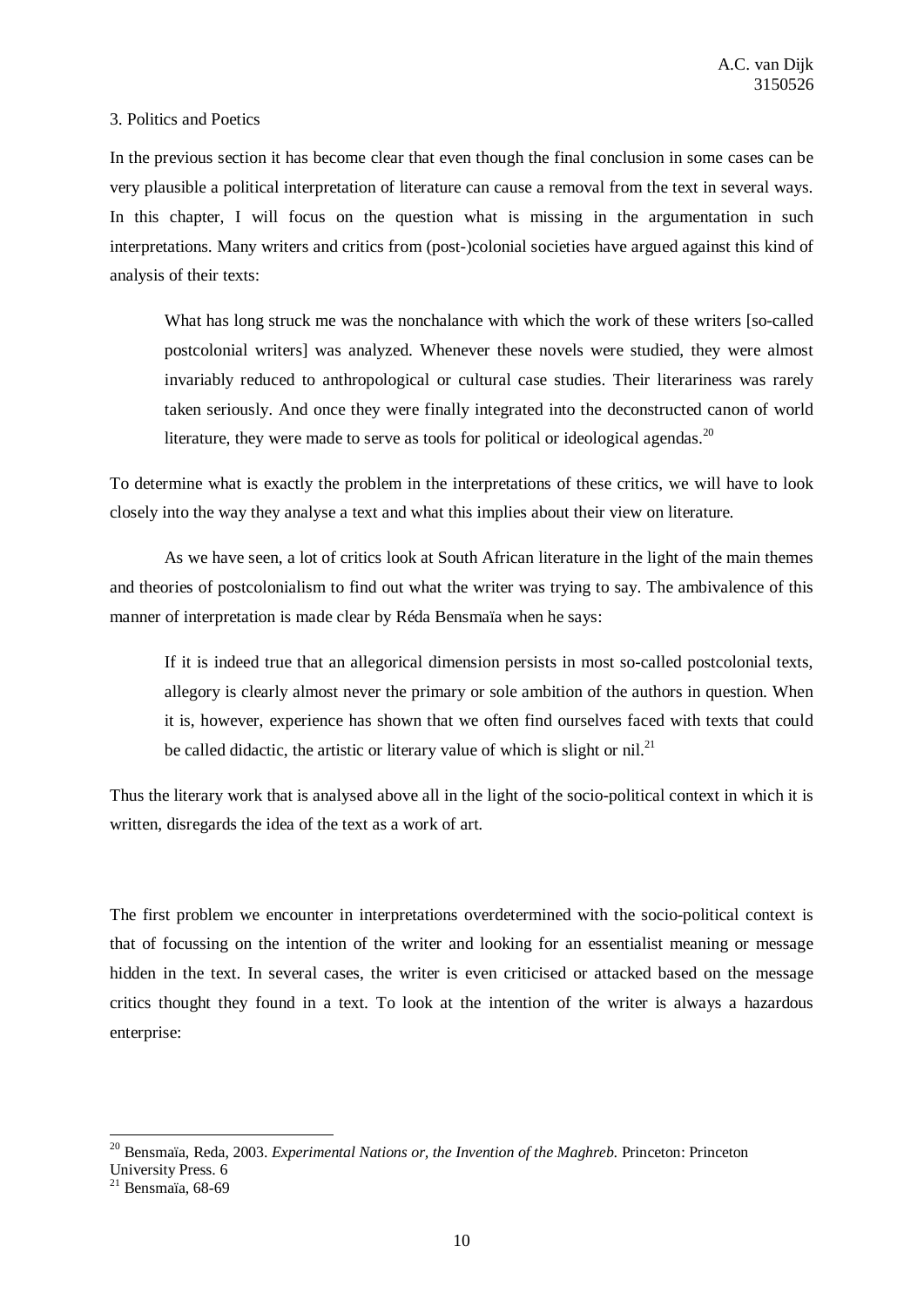We may impatiently insist that it is simply the author speaking to us directly, but it is worth remembering that this is not in any sense the author<sub>of</sub>  $\pm$ rue voice, since he or she only uses this precise tone, pace, degree of detail, and so on, when narrating a work of fiction.<sup>22</sup>

To this statement on the writer of Peter Barry one could even add, that this voice he or she uses only when narrating this *specific* work of fiction. We can never assume that a previous or subsequent work of literature is written in precisely the same tone, because, to start with, the difference in time of writing.

To find a clear cut message or reaction to society in a text, it seems as if literature has and provides answers for (complex) situations in reality. In the case of Coetzeets *Foe* it has become clear that the easy solutions found by critics on many occasions do not do justice to the complexity of the work as Derek Attridge also concludes: 'His novels demand, and deserve, responses that do not claim to tell their truths, but ones that participate in their inventive openings. $\hat{\beta}^3$ 

To come to easy solutions, a critic needs to approach the work of art with a very clear set of theories ready. There is no space to see the work at hand in a different light: 'It brings with it the danger that writing emanating from South Africa will be read *only* as a reflection of or a resistance to a particular political situation, whereas the high literary canon, in its most traditional form, is premised upon an assumption of universal moral and aesthetic values. $\phi^2$  Attridge further elaborates on the way such an interpretation functions and introduces the term  $\ddot{o}$  instrumentalismo for modes in literary studies 'collapsing together under this term a diverse but interconnected group of preconceptions and tendencies $\phi^{25}$ . He further explains:

what I have in mind could be crudely summarized as the treating of a text (or other cultural artifact) as a means to a predetermined end: coming to the object with the hope or the assumption that it can be instrumental in furthering an existing project, and responding to it in such a way as to test, or even produce, that usefulness. The project in question may be political, moral, historical, biographical, psychological, cognitive, or linguistic.<sup>26</sup>

The difficulty of his project is immediately made clear when he explains:

What I am calling an instrumental attitude to literature, I must at once add, is a necessary one for most of our dealings with verbal texts: it enables us to process them efficiently, it prevents

<sup>22</sup> Barry, Peter, 2002. *Beginning Theory: an Introduction to Literary and Cultural Theory*. Manchester: Manchester University Press. 234

<sup>&</sup>lt;sup>23</sup> Attridge, Derek, 2004. *J.M. Coetzee and the Ethics of Reading*. Chicago: The University of Chicago Press. 64<br><sup>24</sup> Attridge, *Ethics of Reading*, 71<br><sup>25</sup> Attridge, Derek, 2004. *The Singularity of Literature*. London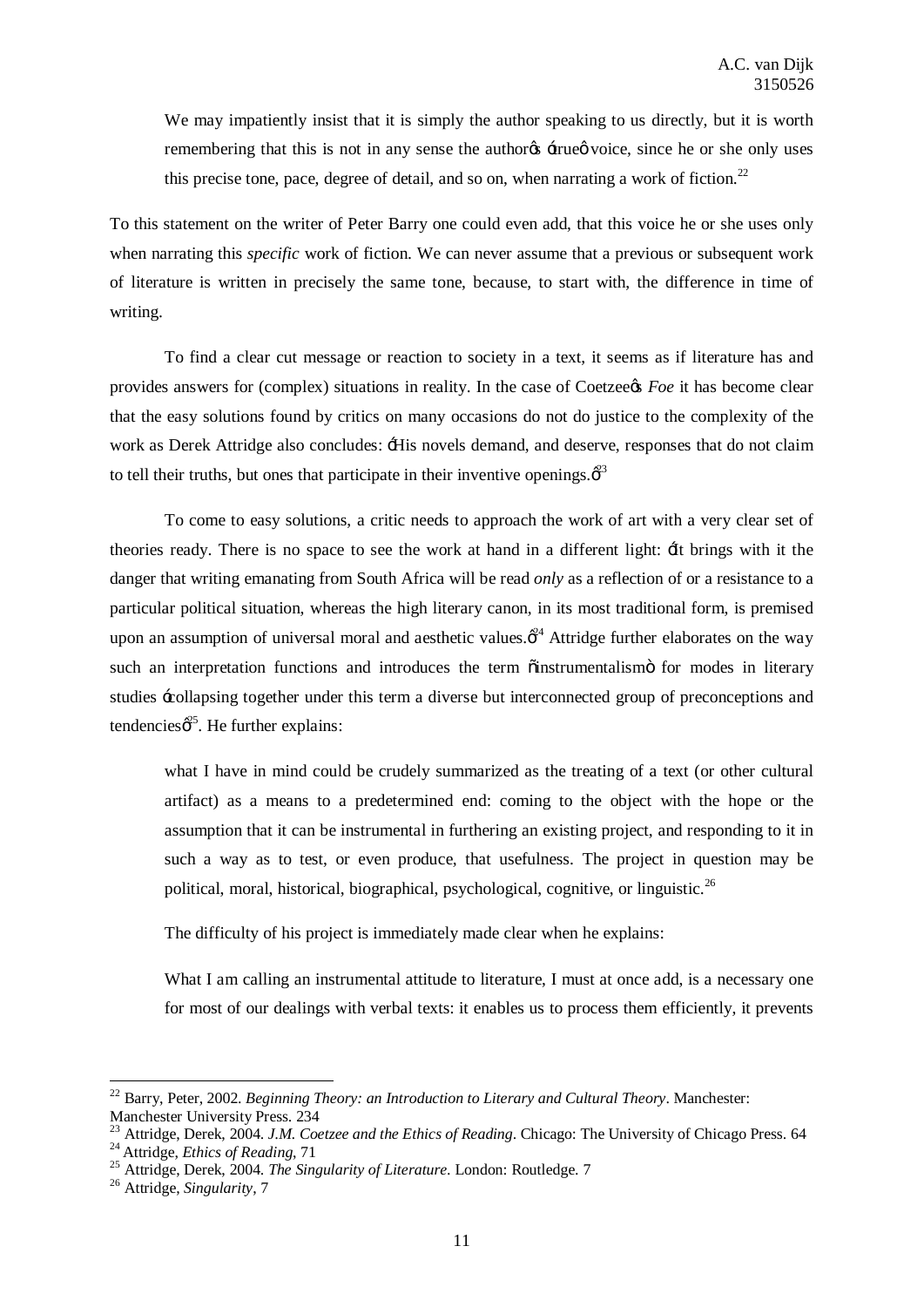the continual re-evaluation of our beliefs and assumptions, and it is in accord with the main function of most of the writing and speech we encounter.<sup>27</sup>

This means that it can be very difficult to determine when an interpretation is primarily based on instrumentalism. The final conclusion can be the same whether an interpretation has started and is based on close reading and arguments extracted from the text itself, or was drawn from the text by means of a preoccupation with certain theories and ideologies and with recognition of the formal textual characteristics of the text. One sign Attridge gives us to spot instrumentalism in an interpretation is when a critic dismisses other theories easily:  $\pm$  Instrumentalism of a kind is evident every time a commentator observes, disparagingly, that such-and-such a theoretical approach of literary preference is now out of date,  $\ddot{o}$  as if their value resided wholly in their fashionableness and marketability. $\vec{\phi}^{28}$ 

Otherwise we have to acknowledge that we need a certain degree of instrumentalism to read a text to begin with: 'Making sense of a text requires an integration of its elements with each other, an integration which involves an appeal to various familiar models of coherence. $\vec{\sigma}^2$ . On the one hand we need the connection to reality to read a narrative in a text, and therefore understand it, and on the other hand we need this possibility of reality or verisimilitude to be able to interpret and finally judge a text: 'we spend a great deal of our energy as critics (professional or casual) responding to literature as something else: as social history, as personal confession, as formal object, as ideological weapon, as moral lesson, as cultural instruction, as linguistic exercise, and so on. $\phi^{30}$  Therefore the distinction is thin but it is important that we are critical of our own methods of reading and interpretation because of the possible consequences.

As mentioned earlier, *Disgrace* is seen as a direct representation of South African society in the post-apartheid era by several critics. Although the events in the text show much similarity to events in reality this does not mean we can copy the represented ideas and opinions the text is telling us into a valid interpretation of the situation in South Africa. In examining its form one can come to a much more nuanced interpretation of the text. Rita Barnard shows this in her interpretation of *Disgrace*:

A crisis of definitions, relationships, and responsibilities lies at the heart of Disgrace.

This crisis is investigated on the level of fundamental linguistic structures 6 both grammatical and lexical. The noveles free indirect narration conveys a curious sense that word choices are

<sup>27</sup> Attridge, Derek, 2006. *Reading and Responsibility*. Edinburgh: Edinburgh University Press Ltd. 7 <sup>28</sup> Attridge, *Singularity*, 8

<sup>29</sup> Rimmon-Kenan, Schlomith, [1983] 2002. *Narrative Fiction: Contemporary Poetics*. Abingdon: Routledge. 124

<sup>30</sup> Attridge, *Reading and Responsibility*, 20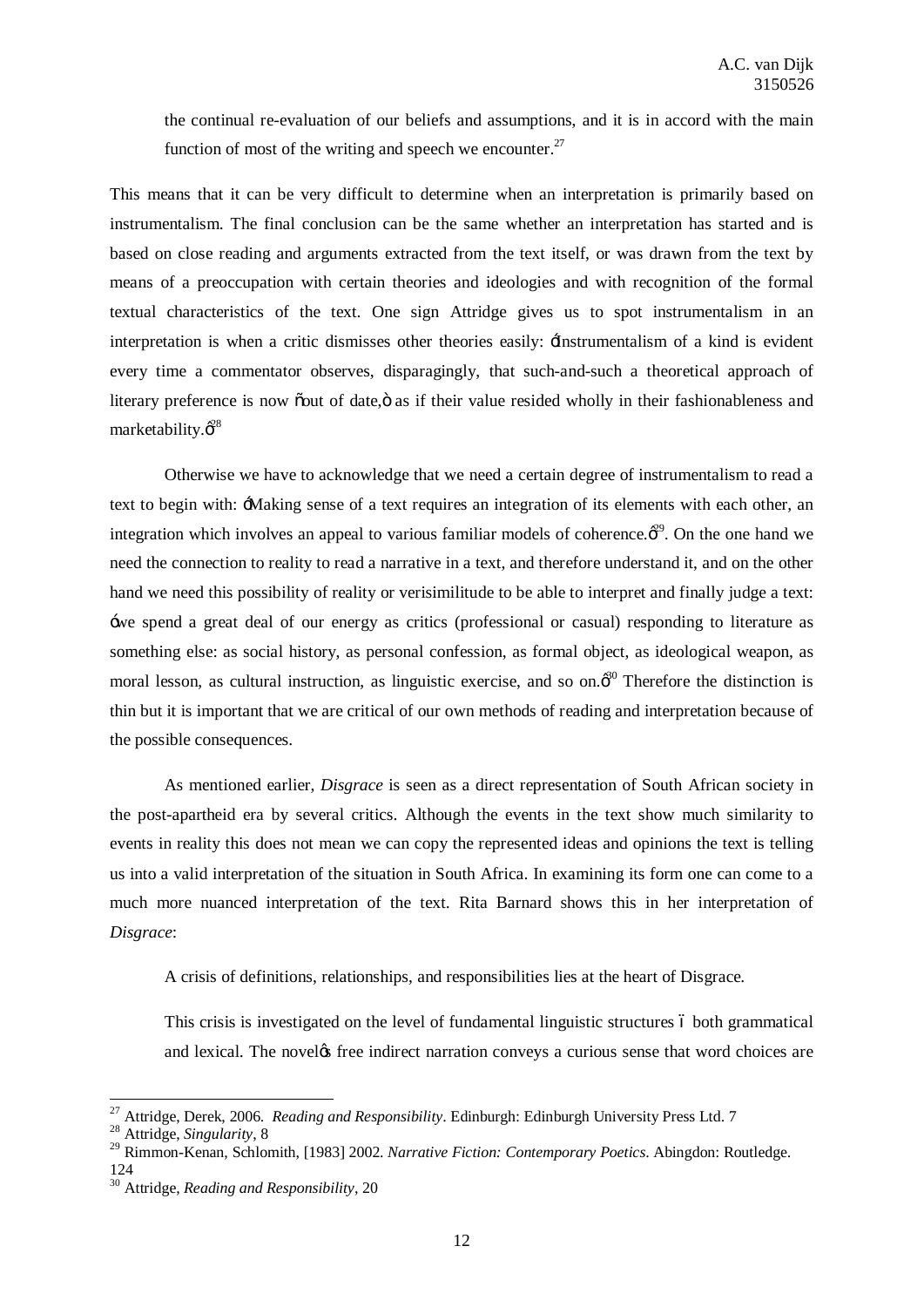imperfect, still in the process of being made: words are handled with a meticulous and even burdensome awareness of their morphological, semantic, and cultural complexities.<sup>31</sup>

In this interpretation Barnard shows how the use of the medium language can have an influence on the statements given in the text. The highlight of (this part of) her interpretation is therefore not on the political ideologies represented, but on the way and in what form they are represented in the text. This means that even a text that seems to be a direct representation of society cannot be read like that by definition. Another very significant point in her interpretation is that it is not specifically bound to the post-apartheid situation in South Africa. She does not mention  $\pm$  he whites  $\phi$  or  $\pm$  he non-whites  $\phi$  but talks about power structures in relationships between people and identity politics in general. In doing so, she disconnects the texts of its specific context and lifts it up to a level where the texts implications can be made universalisable.

<sup>&</sup>lt;sup>31</sup> Barnard, Rita, 2003.  $\exists M$ . Coetzee & õDisgrace ö and the South African Pastoral & In *Contemporary Literature*, Vol. 44, No. 2, p. 199-224. 206.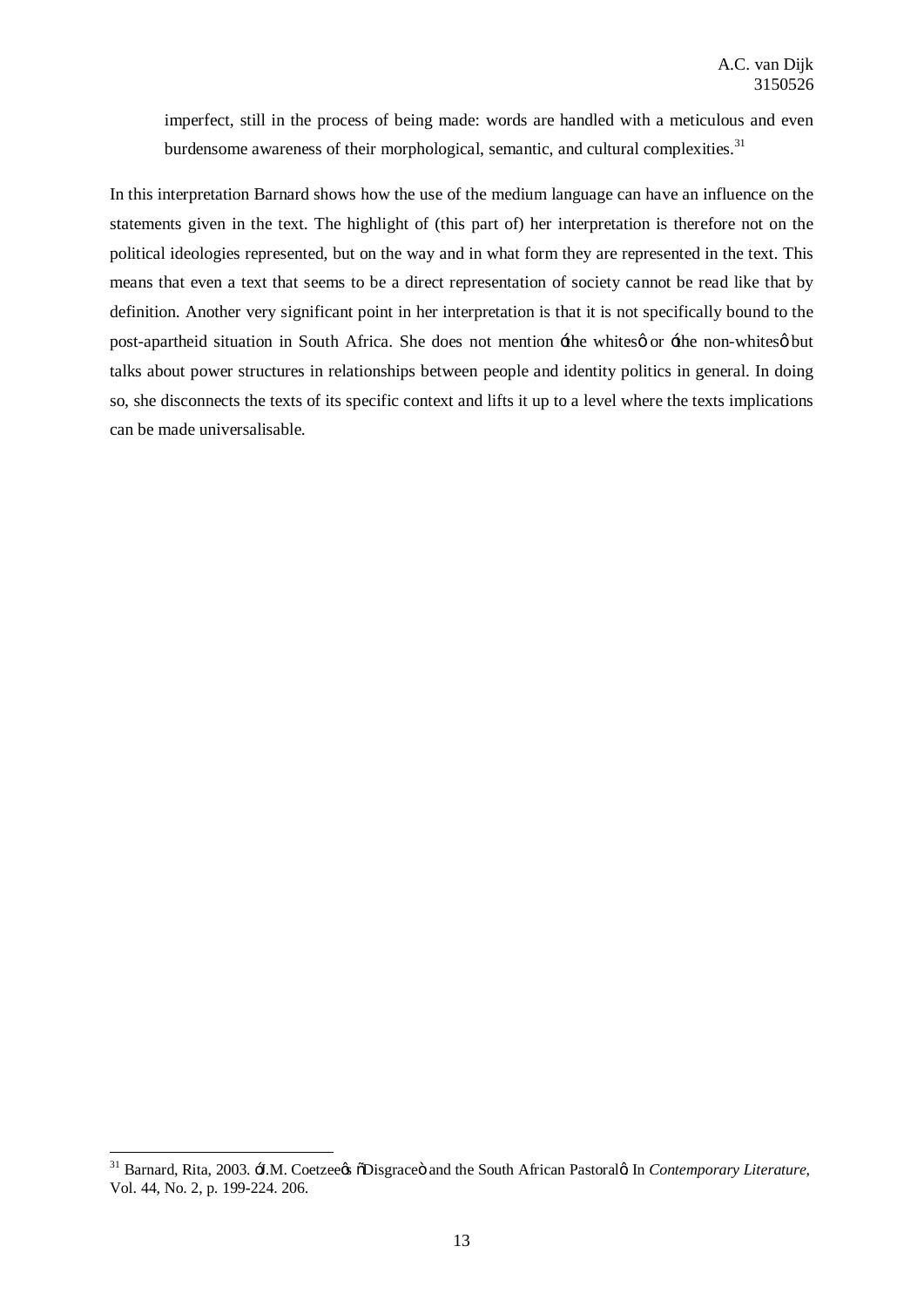### 4. Allegory

What readers read into the text when they interpret literature emanating from South Africa as a representation of the socio-political situation of the nation, is a direct or indirect representation of reality. In Coetzee*s Foe* this is an indirect representation, whereas in the case of another of Coetzee*s* works, *Disgrace*, this can be seen as a direct representation. In either case, the story, characters, and events represented, are seen as reaction to or solution for the complex (post-) apartheid situation in South Africa. This is what is called an allegorical reading. In an allegory the represented characters and events are seen as a personification or representation of a deeper meaning. The tendency to read texts like this, is not hard to understand and depends for a large part on the necessity of a reader present: 'Without a reader prepared to interpret the text, the text would remain pretty meaningless. At the same time, a reader *i*nterpretations depend on her/his historical and cultural context. $\phi^{22}$  Without a reader a text remains nothing more than paper and ink. For a text to become more than that, a reader needs to read it and translate it into a narrative based on his or her discourse. This knowledge of reality helps the reader to understand the implications of the words written and construct a story. The text therefore needs a reader to gain meaning. In this way the allegorical is an essential part of literature. Without it, we do not make sense of a text as a story or narrative of some kind:  $\div$ Allegory may thus be *staged* in literature, along with so many other aspects of the way we make sense of the world. $\phi^{33}$  The allegorical thus can been seen as part of the medium of literature.

In the recognition of the allegorical of literature, is a risk of over determination. A reader might be tempted to give too much weight to the context of the text in comparison to the text itself. Especially in cases of apparent direct representation (where, in the case of literature emanating from post-apartheid South Africa, the narration is situated in a (post-) apartheid society), the reader is tempted to read the text into the given framework of socio-political circumstances:  $\pm$ he impulse to translate apparently distant locales and periods into the South Africa of the time of writing, and treat fictional characters as representatives of South African types or even particular individuals. $\phi^{34}$  As a consequence of focussing too much on the allegorical, the text is no longer the starting point of the interpretation but the context is. This is what we have seen happening in the interpretations of Coetzee work discussed in the previous chapters. In the focus on the allegorical mode of the texts, the interpretation becomes more about fitting the text to the context than about the text itself.

In critically reading the texts of Coetzee, it is not the allegorical that appears to be significant, but the resistance to the allegorical: 'a narrative that offers strong resistance to the masterful reader or critic, frequently becoming opaque just when a systematic or allegorical meaning seems to be

<sup>&</sup>lt;sup>32</sup> Cavallaro, Dani, 2001. *Critical and Cultural Theory*. London: the Athlone Press. 50<br><sup>33</sup> Attridge, *Ethics of Reading*, 61<br><sup>34</sup> Attridge, *Ethics of Reading*, 33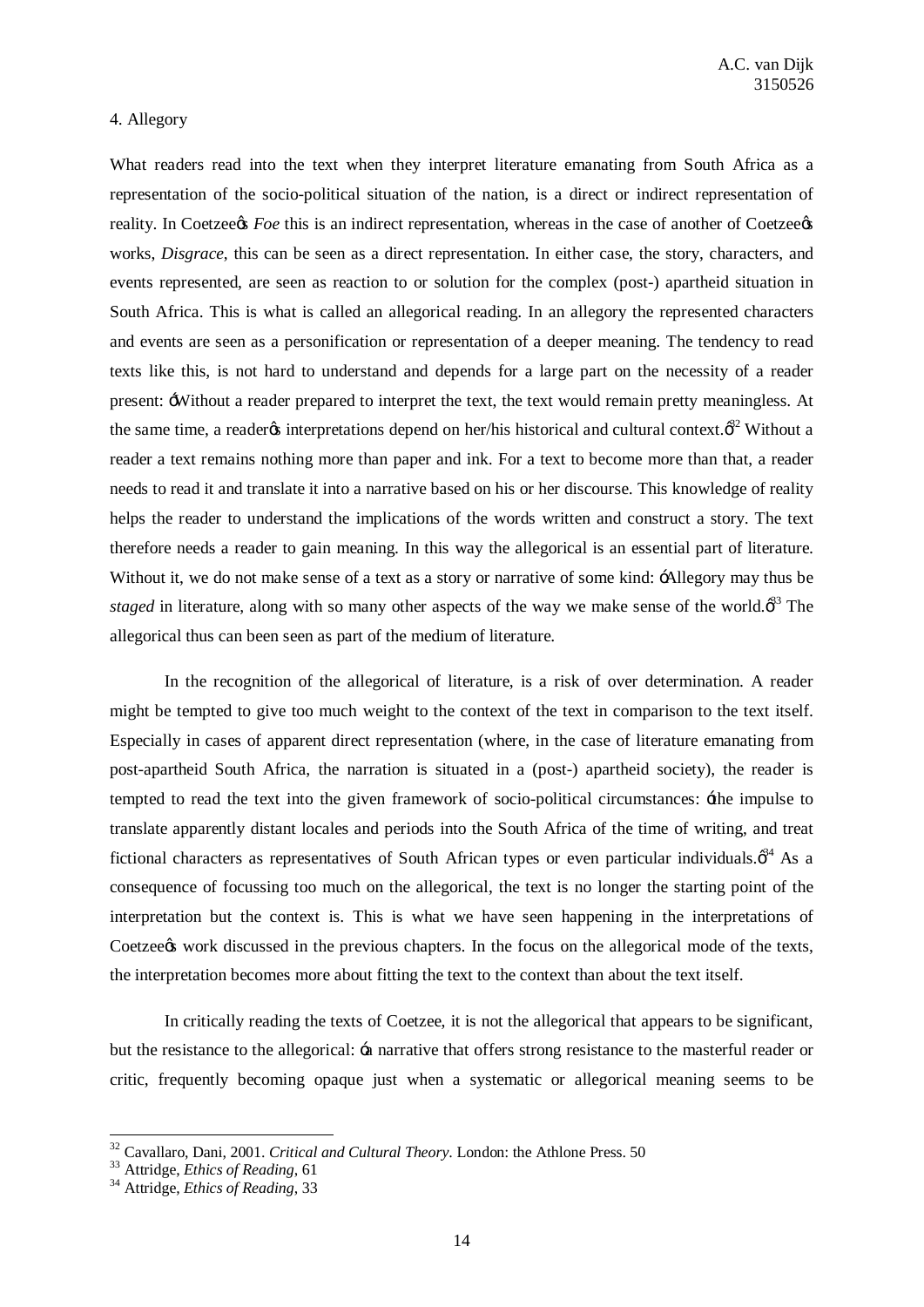emerging. $\delta^3$  An interpretation focussed too much on the allegorical would be at risk of overseeing the moments where the text itself goes against the allegorical reading.

The allegorical thus is a necessity in literature for the texts to be read as a narrative. In some cases though, like literature emanating from a post-colonial society, the allegorical can get too much attention in an interpretation. In those cases, the artistic value of the text becomes obscured by its own possible relation to reality and is overshadowed by the political context of the text. The definition of the allegorical seems to be no longer sufficient to deal with the complex relationship between art and society:

..it seems crucial to effect a displacement or, more precisely, a recentering of the questions, and to inscribe them in a critical and theoretical context in which the notion of allegory no longer introduces the same characteristics of interpretive stability and transparency we have granted it until now [1]. In this case, the men, women, and events described in the novel, oare not simply historical events or parts of a patriotic body politic, ö but rather,  $\tilde{a}$  complex rhetorical strategy of social reference where the claim to be representative provokes a crisis within the process of signification and discursive addressö. $36$ 

Still it cannot be dismissed that there is a strong relation between the texts and reality in the novels of Coetzee. Even when it is only that the narratives are often staged in the (post-) apartheid society of South Africa. As we have seen, this can tempt a critic to stop his or her interpretation at the point of the allegorical reading. However, when doing justice to the text, this point could be the start of a much more thorough and nuanced interpretation. An excellent example of such an interpretation is made by Molly Abel Travis on Coetzee*rs Disgrace*:

…they [the novels] confront historical traumas and foreground the contested relationship between empathy and ethics through the narrative distancing. By keeping readers at a distance and preventing too easy an empathy with their protagonists,  $[i]$  Coetzee  $\alpha$  novels pose searing ethical questions that convey the uncanny haunting of the real that marks the self $\alpha$ inability to arrest the meaning of the other. $37$ 

Travisø interpretation shows a balanced mix of the different features of the text. She recognises the relation to reality in which the narrative is staged and which forms such an important role in South African literature. She does not stop there. She uses the form of the text to look at the way the text relates to the reader. By showing how the narratological modes of the text influence the way of

<sup>&</sup>lt;sup>35</sup> Attridge, *Ethics of Reading*, 79<br><sup>36</sup> Bensmaïa, 72-73<br><sup>37</sup> Travis, Molly Abel, 2010. <del>'B</del>eyond Empathy: Narrative Distancing and Ethics in Toni Morrison& Beloved and J.M. Coetzee & Disgrace a In *Journal of Narrative Theory*, Vol. 40, No. 2, p 231-250. 231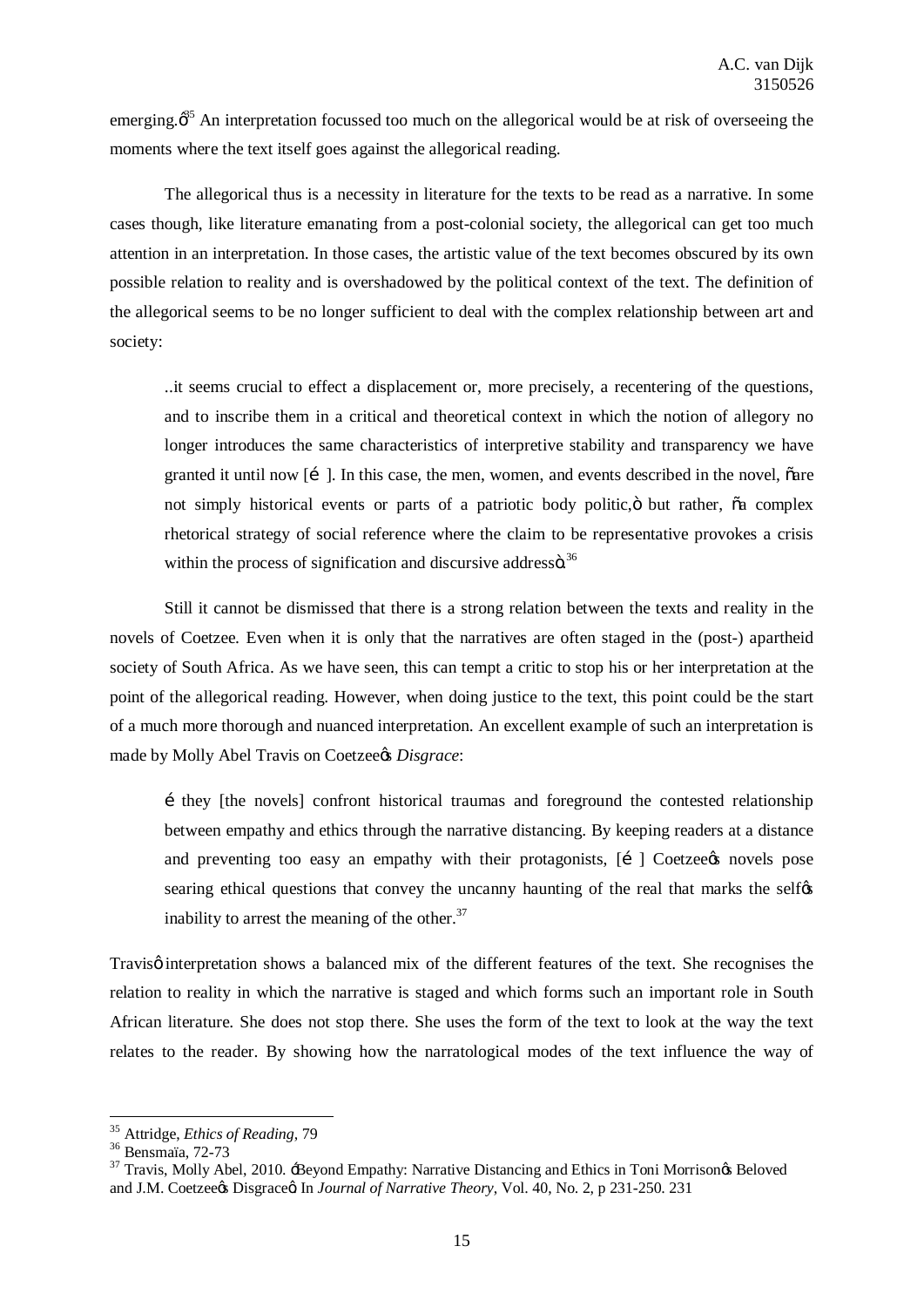reading, she is able to observe how the text not only says something, but also does what it says in its specific form.

In his discussion of Tahar Djaoutos *Lainvention du desert*, Réda Bensmaïa acknowledges how the current notion of allegory limits our possibilities to interpret texts from former colonies as works of art: 'It seems obvious that only by reducing the notion of allegory to one politico-ideological overcoding or another can Loinvention du desert be made to fit the mold we applied to it. $\phi^{38}$  To Bensmaïa it is clear that we need a broader definition of allegory to do justice to such complex texts. Not only the literal meaning but also the figural meaning forms an important part of this form of allegory. Unfortunately the two, which can be in contrast with one another, can hardly be distinguished from each other nor can there be determined which one prevails over the other. He therefore suggests a new form of allegorical reading:

The multiplicity of the lines of flight  $[i]$  demand a radically new position from the reader. We must still read, and read with caution, but with the clear stipulation that henceforth,  $\ddot{o}$  to readö no longer consists merely of searching for a signified hidden behind the words or fragments of narratives that have come from nowhere. Rather, to read is to undertake a voyage more like that of Tarkovsky's Stalker than like that of a tourist, even a tourist who appreciates Francophone literature.<sup>39</sup>

In Tarkovsky $\alpha$  film *Stalker*, there are two men guided to the Zone by a third man. It is said that in the Zone all one the desires will become true. The men undertake the long and dangerous journey but never enter the room. According to Bensmaïa we should read accordingly: not with the goal of gaining the essential meaning from the text, but accepting that we will not enter the Zone but seeing the value of the journey in itself. From this point of view, his definition of allegory gains an extra dimension:

The meaning [of allegory] has now been disseminated in the trails and footpaths of a written crossing that knows no more frontiers. And in this sense, what characterizes the work of thirdworld writers is not so much the political-allegorical dimension of what they write. Rather, this work is better characterized by their renewed challenge of anything that tends to reduce the history of the third world and consequently the history of their home countries to a kind of picture postcard, a case or a simple moment in the master text of Western $\alpha$  reason history.<sup>40</sup>

To diminish the risk of a reading preoccupied with socio-political allegory and open the possibility of a combined interpretation such as Travisøs, Derek Attridge suggests a literal reading of all texts:

<sup>38</sup> Bensmaïa, 72

 $39$  Bensmaïa, 76-77<br> $40$  Bensmaïa, 79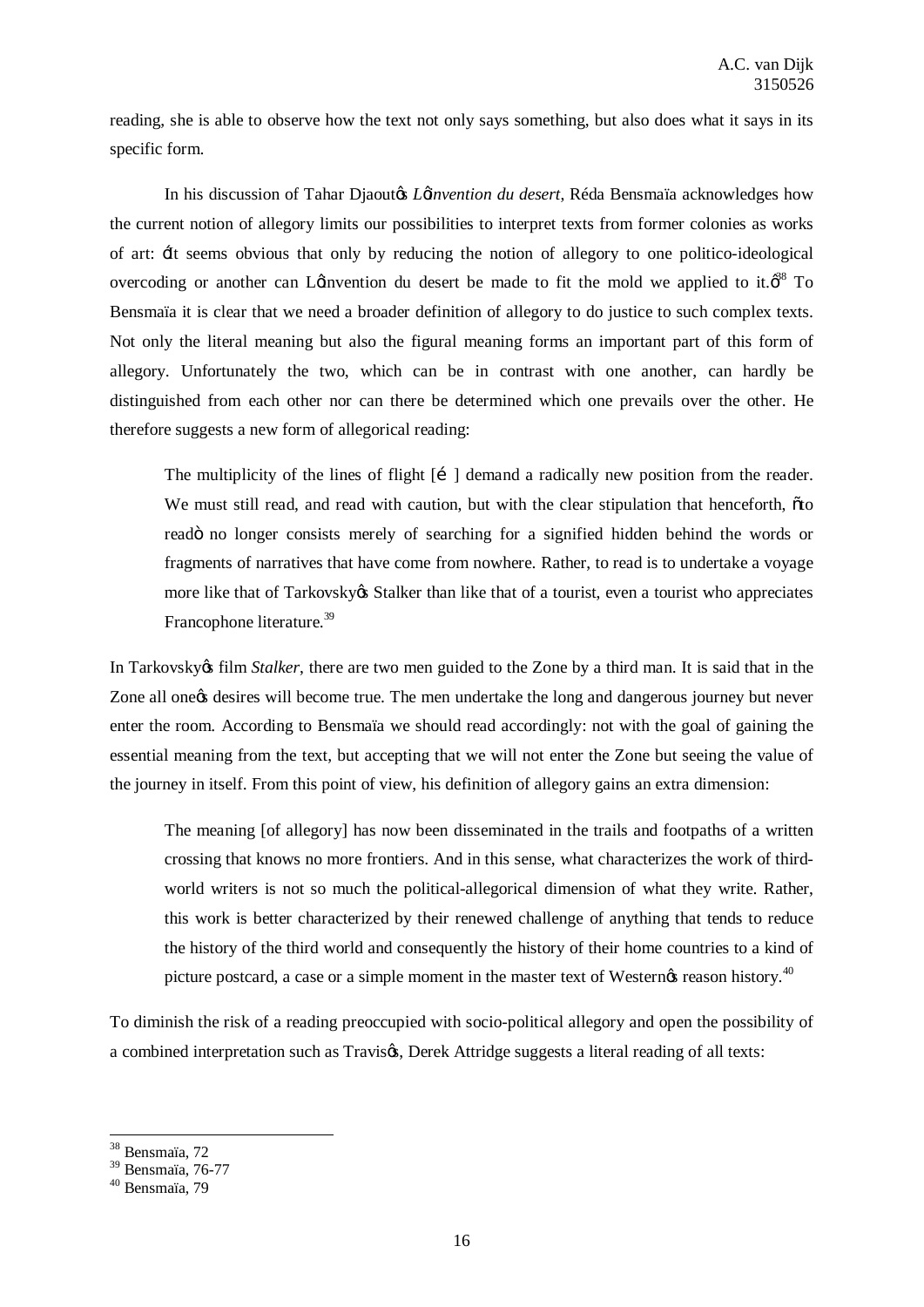I want to suggest that all engagements with literary works [i] benefit from what I have been calling a literal reading: a reading that defers the many interpretive moves that we are accustomed to making in our dealings with literature, whether historical, biographical, psychological, moral, or political.  $\begin{bmatrix} i \\ \end{bmatrix}$  I would label all these modes of interpretation  $\begin{bmatrix} i \\ \end{bmatrix}$ allegorical, in that they take the literal meaning of the text to be a pathway to some other, more important, meaning. When carried out with subtlety and responsibility, such accounts can inform and enrich the experience of the text, but if they displace the literal reading they do damage to the work as a work of literature.<sup>41</sup>

Thus this literal reading should not be dismissed perse, but it should keep away from readings that do not do justice to the text by reading from the outside in, rather than from the inside out. What Attridge wants us to focus on in such a literal reading besides the allegorical, is the literariness of texts.

<sup>41</sup> Attridge, *Ethics of Reading*, 60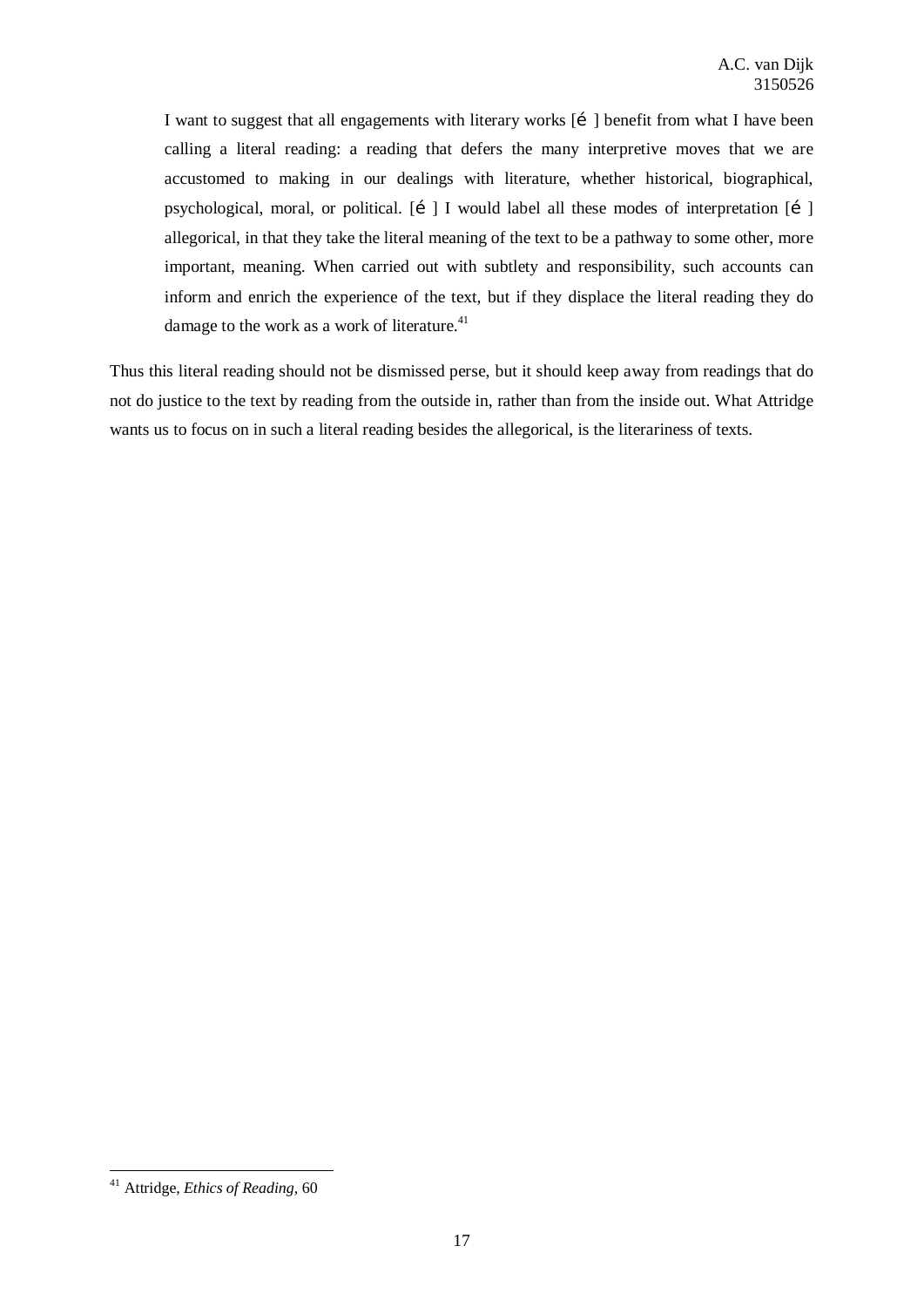#### 5. Literariness

As we have seen in the earlier chapters, many literary critics tend to look mainly at the allegorical part of a text in their interpretations of texts and of texts emanating from (post-)colonial society specifically. In these kind of analyses, many times the socio-political methods and ideologies that might be found in the text, become much more important than the textual characteristics the text offers in itself. By starting from this socio-political point of view for the interpretation, the focus is immediately on contextual signs and not first on the text with its own specific medium, form and use of language. It is precisely the form of a text that captures the specificity of literature like Rosemarie Buikema puts it: 'Form is what defines a work of art; form constitutes its singularity par excellence, which is why it will always withdraw from being appropriated by sheer identity politics. $\phi^2$  What Buikema means is that this singularity of literature can be found in the text itself and its form and not by looking at the context of the text. This literariness is described by Buikema as:

I would say that literariness is generally manifested where an awareness or consciousness of  $\pm$ he real $\emptyset$  is engendered by language. [i] This term, the real [i] refers to that which produces an effect, but which is not embedded in the symbolic system.  $[i]$   $\pm$  the realge refers both to the deficit of language and to the surplus, i.e. excess of the medium.<sup>43</sup>

It is clear that to say something about literature that does credit to the literariness of the text is quite difficult. What becomes clear in the definition given, is that it occurs in the event of reading. That means that it comes into being in the encounter between text and reader; in the reading activity of an individual. Consequently, the experience of reading and of the literariness of a work of art, is very much influenced by the time, place and space of reading and the reader. This is what we saw previously defined as the poetical allegory by Derek Attridge. This makes it rather complex to precisely point out what the literariness of a work consists of: 'The literary work is secret because it is singular: it cannot be exhaustively analysed in terms of general codes and conventions, no matter how relentless the analyser. $\phi^{44}$ 

Still we keep trying to analyse texts in the field of comparative literature. What we do as critics is therefore often focussed on the contextual side of literature. The process and activity of reading seems to be very different from what we do when we analyse a text (in the academic field). The distinction between the two can be obscure because in both cases we use the allegorical. In order for us to be able to talk about literature we need the vocabulary of reality to concretize our ideas. This discrepancy is caused by the trouble we find in trying to translate the literariness into an interpretation:

<sup>42</sup> Buikema, 313 <sup>43</sup> Buikema, 314 <sup>44</sup> Attridge, *Reading and Responsibility*, 46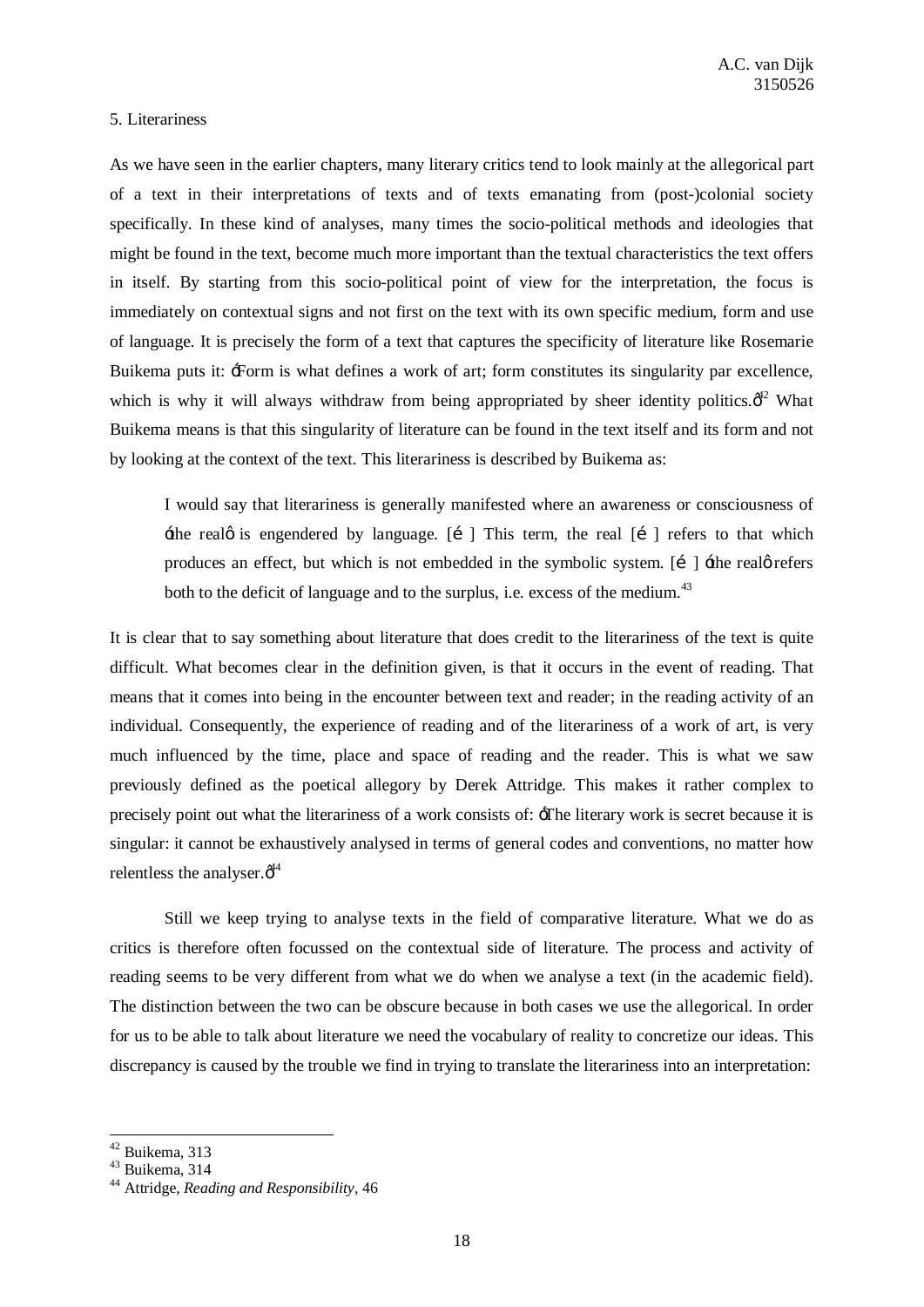There exists a significant gap between, on the one hand, what we do and what we enjoy and even what we learn when we read works of literature with the fullest engagement, and, on the other, what we feel is appropriate to say as commentators (casual or academic), or even what we are *able* to say in the vocabulary available to us.<sup>45</sup>

The contextual side of literature is quite an important factor in the academic field as it is:  $\pm$ he drive of the comparatist is to remain committed  $\begin{bmatrix} 1 \\ 1 \end{bmatrix}$  to recovering that dynamic event of negotiation: how literatures and all their elements come into being out of a process of exchange. $\phi^{46}$ . The sociopolitical circumstances from which literary texts emanate and in which they are perceived have a large impact on the experience of the text. Therefore it is useful to examine in what way we can talk about literature that does credit to the literariness and to the allegorical relation to reality represented at the same time.

By no means would I want to advocate a total dismissal of allegorical reading or postcolonial studies specifically. Still, it seems to be important to handle these methods critically and with care for the object we are dealing with: the text. Applying those theories on work of literature too enthusiastically, can do harm to the literariness of literature.

To say something about literature without solely focussing on the context, does credit to the specific characteristics that make the difference between a plain text and a work of literature:

Those works that continue to feed our thoughts, conversations and emotions belong to great art  $[i]$ , these works of art do not only reveal something about the time and place in which they are functioning, but their singularity also has the potential to appeal over and over again to successive generations.<sup>47</sup>

It is clear that to say something about literature that does credit to the literariness of the text is extremely difficult but the universalisable Buikema points out here can be an important sign. Every text that we call a work of literature, can be disconnected from its specific time, space and place of setting and can be read not only as a representation of this context, but also as a representation of universal thoughts and issues. These works in a way use the allegorical context as a stage for their performance.

What I would like to propose, is that the allegorical part of literature as such, should be seen as (a part of) the medium of the work of art. It is a tool that enables a work of literature to function as art. As a part of the construction of the text as a whole it makes it possible for a reader or a viewer to

<sup>&</sup>lt;sup>45</sup> Attridge, *Ethics of Reading*, 60-61<br><sup>46</sup> Greene, Roland, 2006. <sup>-</sup>Not Works but Networks: Colonial Worlds in Comparative Literature aIn *Comparative Literature in an Age of Globalization* ed. Haun Saussy. Baltimore: The John Hopkins University Press, p. 212-223. 215 <sup>47</sup> Buikema, 309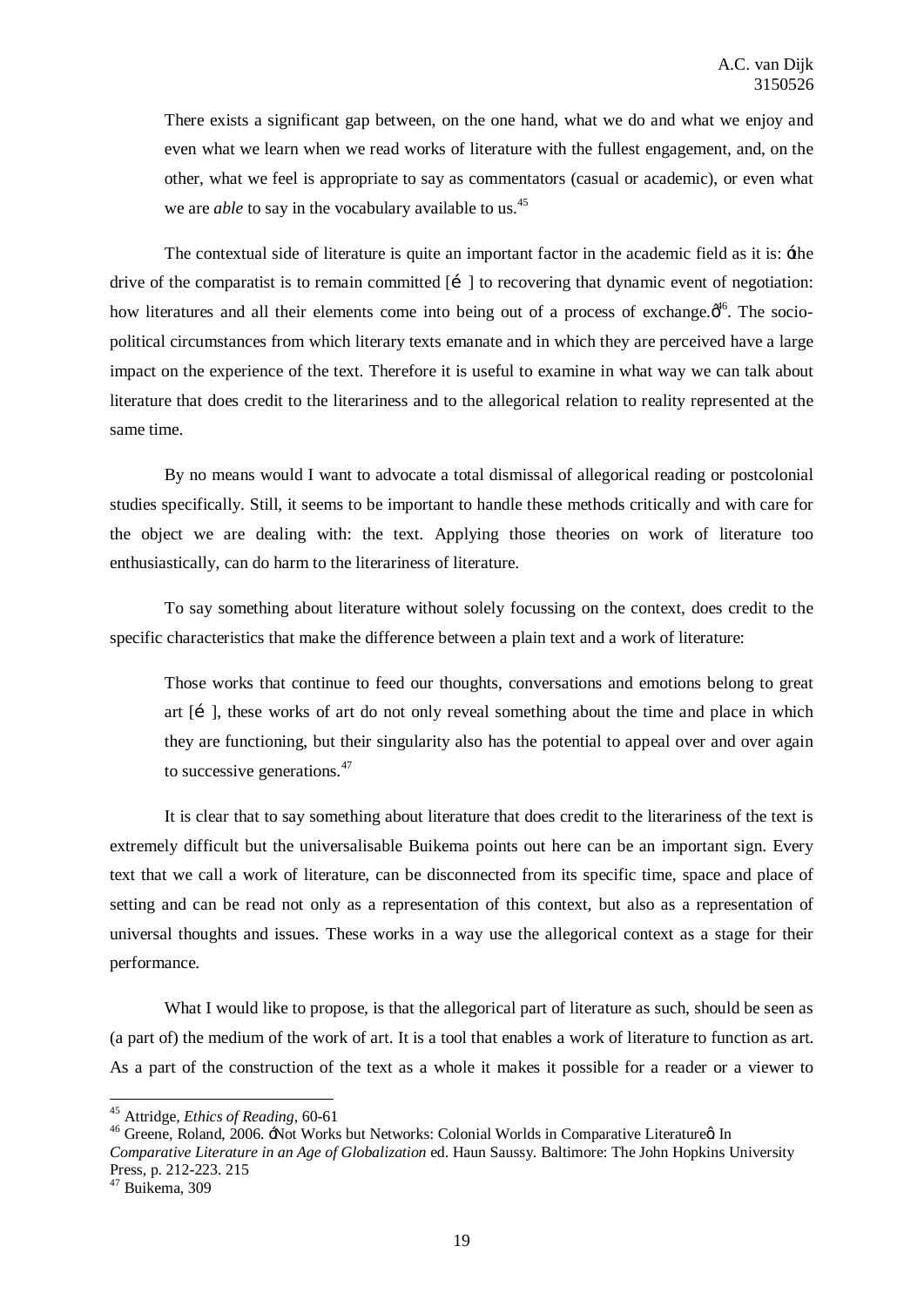encounter the work of art in an experience of singularity. I specifically say  $-a$ s sucho because we need the allegorical to read the text and we cannot interpret and talk about literature without turning to the allegorical in a way: 'Aesthetic experience is no longer exclusively related to work-immanent aspects, but linked to material, political and historical circumstances as well. $\phi^{48}$  The  $\div$ as well $\phi$  is essential here and unfortunately forgotten quit often. We need to realise that we need both the aesthetic as the political to form a valid interpretation that incorporates every aspect of the work of literature. Therefore, Derek Attridge states that for interpretation, we need a step between the text and the allegorical, that does not disregard the specificity of the text and leads us to the appropriate connection to reality:

What is needed, therefore, to complement the instrumentalist achievements of recent criticism and to build on the lasting, if partial, insights of the aesthetic tradition is a mode of attention to the specificity and singularity of literary writing as it manifests itself through the deployment of form,  $\begin{bmatrix} i \\ i \end{bmatrix}$  as well as to the unpredictability of literary accomplishment that seems connected with that deployment.<sup>49</sup>

The stepping stones for this thorough analysis of texts we find, in my opinion, in the study of narratology. Rosemarie Buikema already suggests something similar in her article on Coetzee and Van Niekerk: 'I would like to reassess the fruitfulness of the work-immanent approach and the method of meticulous textual analysis involved in it in order to attune and enrich the intertextual approach and avoid the risks inherent to identity politics in the interpretation of art. $\delta^0$  In the next chapter I will give two examples of reading inside-out. The analysis starts at the text itself and from that point can possibly work its way to the context of the text.

<sup>48</sup> Buikema, 312

<sup>49</sup> Attridge, *Singularity*, 13 <sup>50</sup> Buikema, 313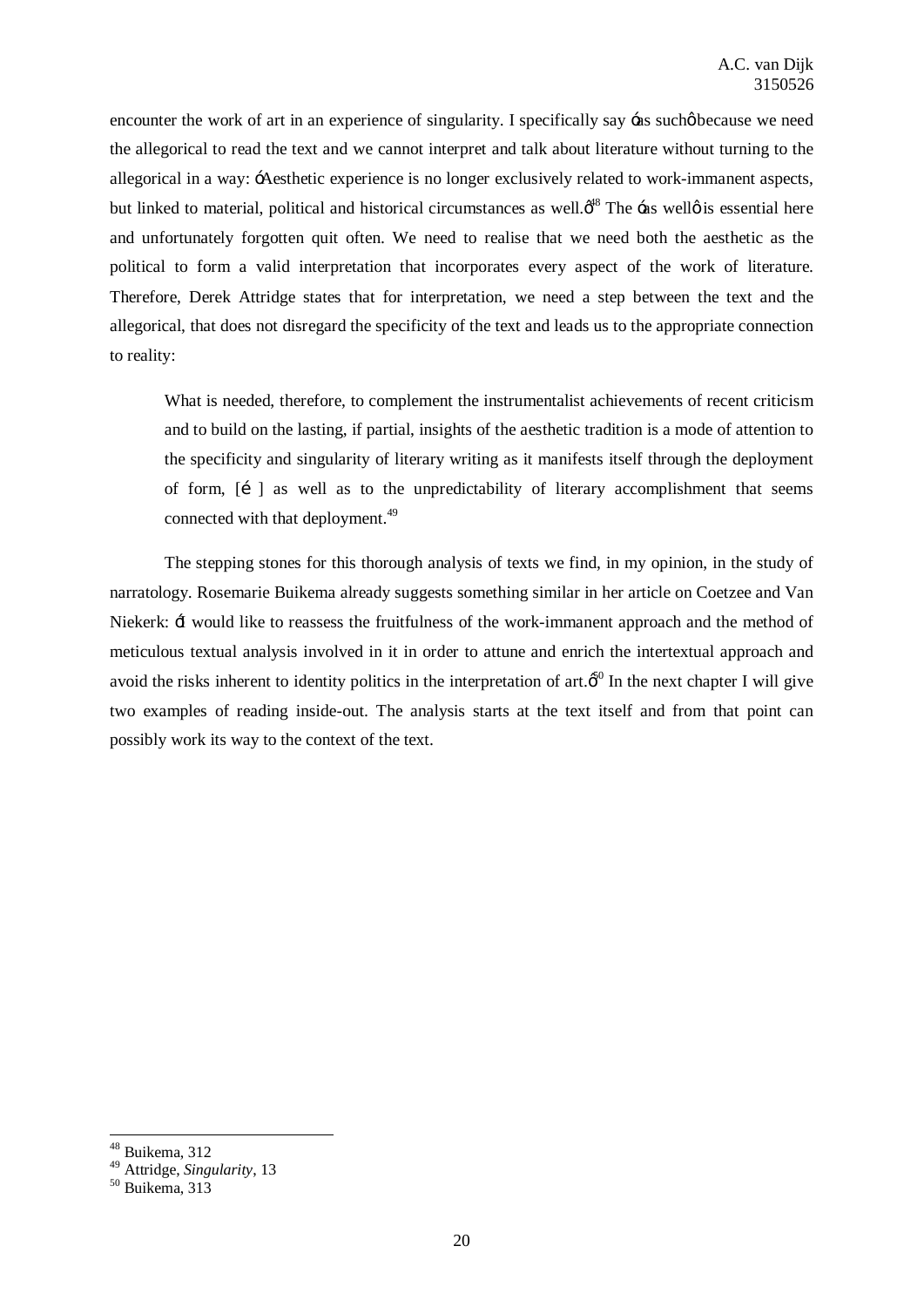#### 6. Reading Inside-Out

As we have seen in the previous chapters, the allegorical in its poetical form is an undeniable part of literature. Besides this, there are the medium, form and language that together with the allegorical constitute the total of a work of literature. To interpret a literary text we therefore should take all these elements into consideration. When we apply this method on the earlier discussed novels by Coetzee, *Foe* and *Disgrace*, we will see how a very important claim on one of the main characters has a great influence on the interpretation of the text. In contrast to the readings outside-in I previously discussed I will now give two examples of reading inside-out. I will start my analysis at the text itself and not only look at the actual content of the text but also at the different aspects of form and in what way the different elements work together or contradict each other.

The interpretation of Friday as mutilated and without a tongue is for most critics no matter to examine meticulously:  $\pm$ Friday $\alpha$  tongue has been cut out by slave traders or by Cruso; we do not know by whom. $\delta^{1}$  The tonguelessness of Friday is a fundamental part of the interpretation of his character. In my opinion it definitely should be thoroughly investigated for two reasons. First the story told in Coetzee<sub>/S</sub> *Foe* is brought to us by Susan Barton. The second reason to treat Friday tonguelessness should be mistrusted, and closely related to the first reason, is the information Susan has herself about it and therefore can give to us.

The first reason for mistrusting Friday tonguelessness is the position Susan Barton takes in narrating the story. In *Foe* the story is told through the eyes of Susan Barton. This element of the form of the text has its consequences for the way we should look at the information given to us. The position of Susan Barton as the narrator and focalisator of the narrative and story, means we as a reader are depending on the information she gives to us. As Shlommith Rimmon-Kenan explains, this should be reason for the reader to at least be suspicious about the value of the information given to us: 'The main sources of unreliability are the narrator's limited knowledge, his personal involvement, and his problematic value-scheme $\phi^5$ <sup>2</sup>. We cannot determine whether what Susan Barton tells us is true within the boundaries of the text because we have no means to verify her statements.

The second reason for looking closely into Friday tonguelessness is given in the information Susan Barton does give us. After a few days on the island, Susan asks Cruso why he did not learn how to speak English. Cruso replies:  $\div$  He has no tongue,  $\ddot{o}$  he said.  $\ddot{o}$ That is why he does not speak. They cut out his tongue. $\ddot{\omega}^3$  This is the first time she is informed about Friday tonguelessness. Cruso tries

<sup>&</sup>lt;sup>51</sup> Scott Bishop, G., 1990. -Commentaries: J.M. Coetzee*¢s Foe*: A Culmination and a Solution to a Problem of White Identity. In *World Literature Today*, Vol. 64, p. 54-57

<sup>&</sup>lt;sup>52</sup> Rimmon-Kenan, 101<br><sup>53</sup> Coetzee, *Foe*, 23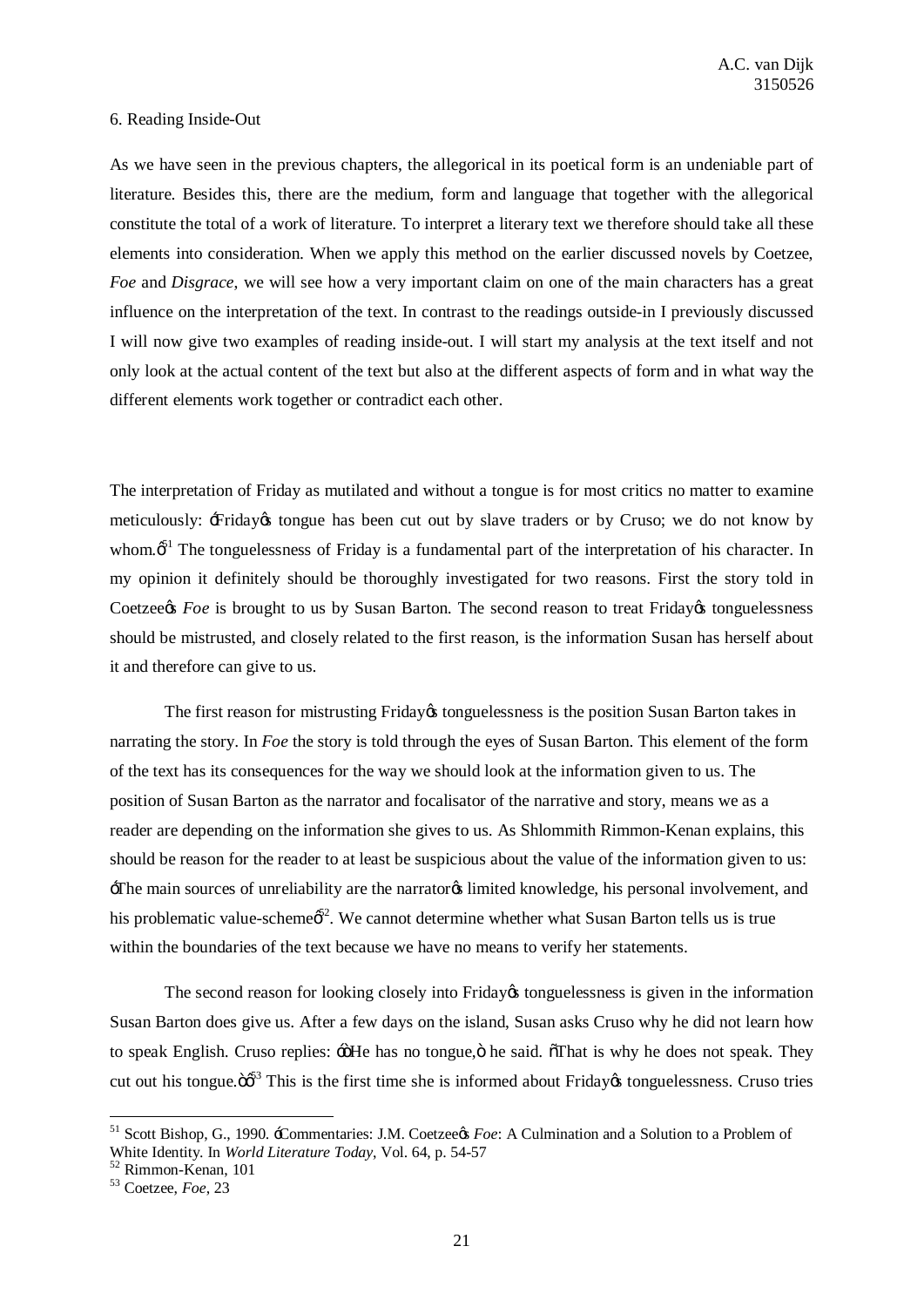to show Barton by making Friday open his mouth but it is too dark for her to see. When Cruso makes Friday come even closer she even stops looking:  $\pm$  drew away, and Cruso released Friday  $\phi$  hair. $\phi^4$ Susan thus is told by Cruso that Friday has no tongue. Earlier on in the text, Susan tells how she recounts her life before her shipwrecking on the island to Cruso. After that she would have liked to tell about Cruso es story but in the time they spend together on the island, he never tells her the same story twice. She therefore concludes:  $\pm$  the stories he told me were so various, and so hard to reconcile one with another, that I was more and more driven to conclude age and isolation had taken their toll on his memory, and he no longer knew for sure what was truth, what fancy. $\delta^5$  In this statement Susan Barton declares Cruso himself as an unreliable storyteller who cannot be trusted to tell the truth. In the stories he tells her about his own life, she decides not to believe him. On the tonguelessness of Friday however, she does take his word for it since she never actually saw it for herself. In this practise of close reading we thus find two reasons for not treating Friday tonguelessness as a given fact: Susan Barton has not observed the absence of his tongue herself and in this case she chooses to believe a man she herself determines as untrustworthy.

In this interpretation of the case of Friday tonguelessness, we see that by using narratology and close reading we come to a totally different conclusion than most critics do. We cannot possibly take for granted that Friday has no tongue because the text itself resists this assumption by its enigmatic character. A lot of critics fall into the trap of mixing up writer, narrator and storyteller. Taking into account the form and medium of the text we have to consider the possibility that Friday indeed has a tongue.

When the possibility is opened that Friday does have a tongue, this triggers the critic into at least thinking about the possibilities this would have for another interpretation of *Foe*:  $\pm$  the possibility that Friday may have a tongue and that his refusal to communicate in the language of his oppressors is an act of dissent. $\phi^{56}$  We can no longer simply assume that Friday has no tongue and therefore consider him automatically as suppressed and a victim. We can even put forward the option that Friday does not speak by choice. As Dragunoiu points out, the opening of this possibility can create the critical attention the text deserves and be the beginning of a thorough reading and plausible interpretations. This can be the outset of a much more nuanced interpretation of the power relations represented in the novel and might be a starting point of a fruitful discussion of the political allegory that is represented, offering no simple answers but questions that maybe can help understanding the complex situation in reality a bit better.

<sup>&</sup>lt;sup>54</sup> ibidem<br><sup>55</sup> Coetzee, *Foe*, 11-12<br><sup>56</sup> Dragunoiu, Dana, 2001. -Existential Doubt and Political Responsibility in J.M. Coetzee*x Foex* In *Critique*, Vol. 42, No. 3, p. 309-326. 321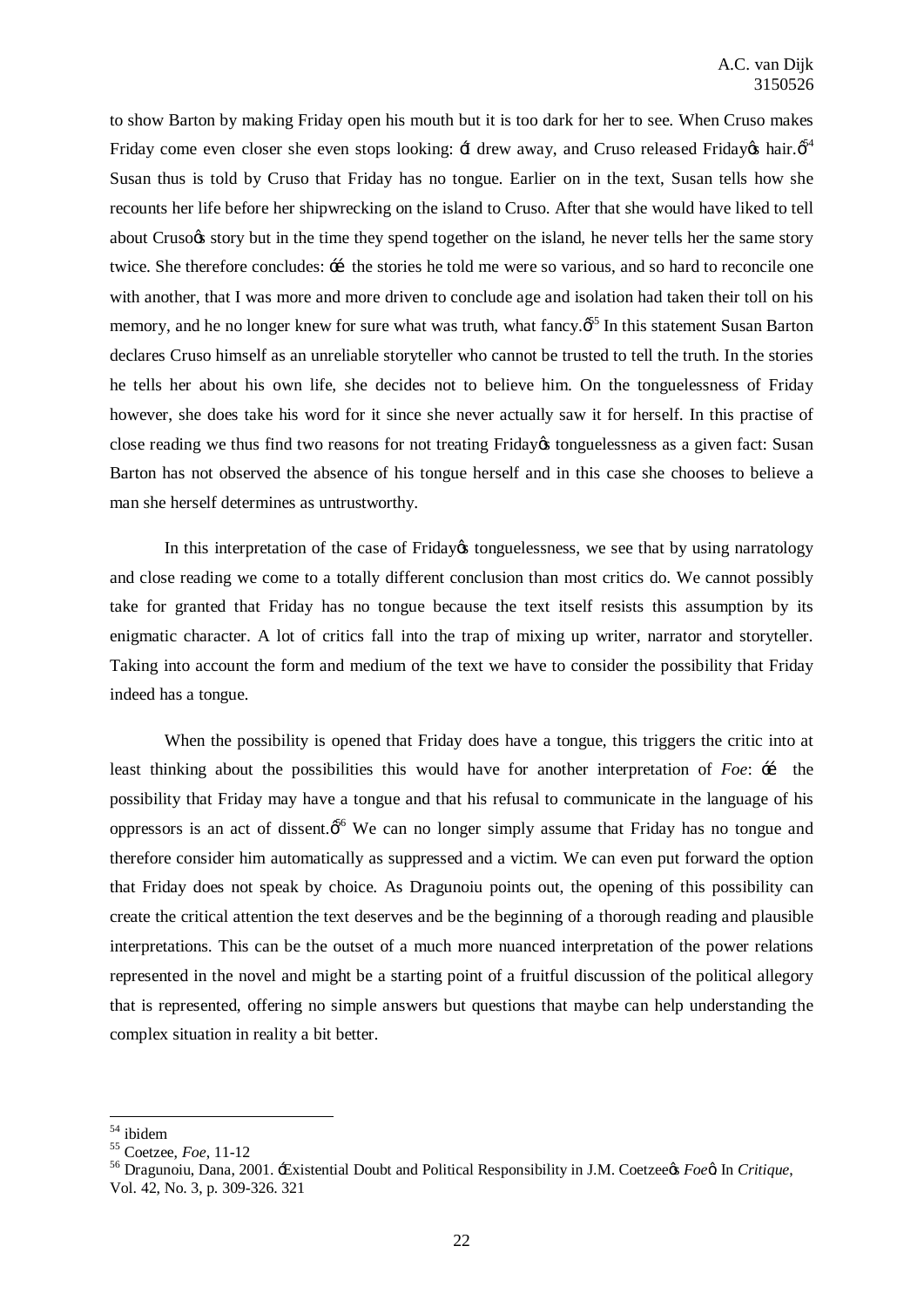As discussed earlier, the reactions to one of Coetzee*r*s other novels, *Disgrace*, where very intensive and even came from the political angle of society. These reactions where based on interpretations that isolated the -plaasovervalge and gang rape from the whole of the narrative. Those critics only look at the way in which the blacks are pictured as violent, dishonest and coward people in their group attack on a white woman and an elderly man:

The ANC<sub>O</sub>'s argument is built on the idea that Coetzee<sub>O's</sub> novel reflects society, that the views of the white characters in Disgrace may be equated with those of white South Africans in general. Yet the corollary of this reading would mean that the black rapists in Disgrace are representative of most black people in South Africa, which is exactly what the ANC would like to refute.<sup>57</sup>

Off course the attack on Lucy and her father at the farm is brutal and cannot become something else in what sort of interpretation one comes up with but when we take into account the whole text and other events represented, a different perspective can be shown.

The reason for David Lurie to leave Cape Town and stay with his daughter at the East Cape for a while, is his affair with one of his students Melanie Isaacs. Although it is not explicit, it is clear from the description of Melanie that she is not white: 'She is small and thin, with close-cropped black hair, wide, almost Chinese cheekbones, large, dark eyes. $\phi^{\text{S}}$  After their first being together he knows he is crossing a line in what is an appropriate relation between a student and a professor but he does not stop:  $\exists$ That is where he ought to end it. But he does not. $\delta^9$  A following day Lurie takes Melanie out to lunch and afterwards to his house where he makes love to her. Still this is not enough for him and a few days later he shows up at her flat unexpected and again throws himself upon her:

She does not resist. All she does is avert herself: avert her lips, avert her eyes. She lets him lay her out on the bed and undress her: she even helps him, raising her arms and then her hips. Little shivers of cold run through her; as soon as she is bare, she slips under the quilted counterpane like a mole burrowing, and turns her back on him.

Not rape, not quite that, but undesired nevertheless, undesired to the core. As though she had decided to go slack, die within herself for the duration, like a rabbit when the jaws of the fox close on its neck. So that everything done to her might be done, as it were, far away.<sup>60</sup>

The sexual intercourse between David Lurie and Melanie Isaacs clearly was not desired by Melanie but only by Lurie. Therefore the definition of the encounters should not be an affair but rape. The rape

<sup>&</sup>lt;sup>57</sup> Graham, Lucy Valerie, 2003. <del>'R</del>eading the Unspeakable: Rape in J.M. Coetzee¢s *Disgrace*¢ In *Journal of South African Studies*, Vol. 29, No. 2, p. 433-444. 435

<sup>&</sup>lt;sup>58</sup> Coetzee, J.M., 1999. *Disgrace*. London: Penguin Books. 11

<sup>59</sup> Coetzee, *Disgrace*, <sup>18</sup> <sup>60</sup> Coetzee, *Disgrace*, <sup>25</sup>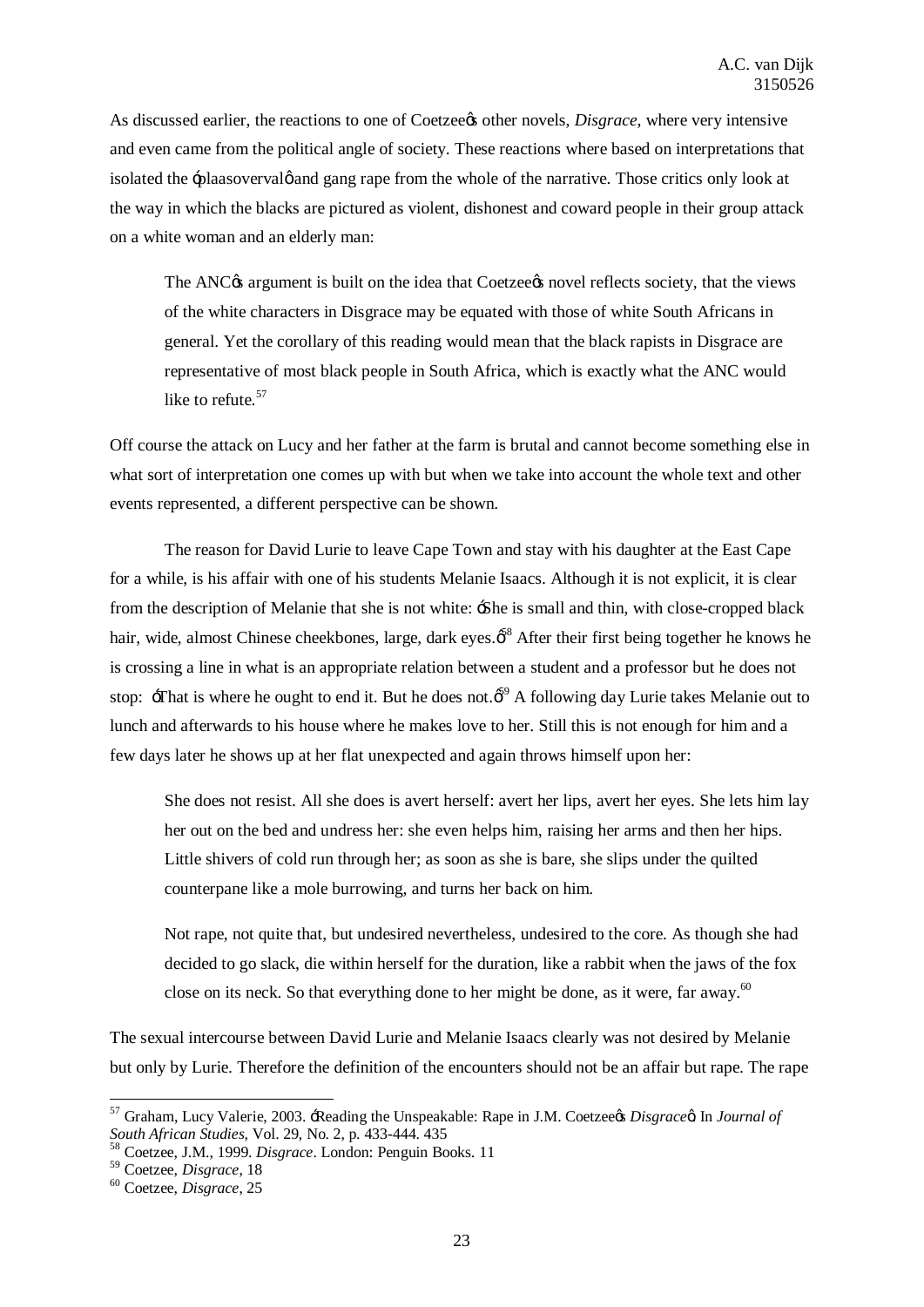of a black student by a white professor. By many critics the encounter between Lurie and Melanie is not recognized as rape but defined as an -affair  $\varphi$  or -a brief liaison  $\varphi$ <sup>61</sup>.

Thus the rape of Lucy is not the only one represented in *Disgrace*. In both cases the violator(s) can overwhelm their victim by their superiority in power. The rapists of Lucy overpower her by their number; there are three men attacking her. David Lurie overpowers Melanie with his social power; she is a student in his class and less than half his age so he is her superior not physically but socially and institutionally. Another striking resemblance between the two assaults is that the victims remain silent to the reader. Lucy refuses to tell her story although her father tries to get her to talk about it. Melanie files a complaint against Lurie at the board of the university but we do not get information about her account of the events.

Besides the mentioned similarities between the two rapes there are two significant differences: the way the women act afterwards and the perception of the rapes by the reader. Both women choose an entirely different approach after the events. Lucy Lurie refuses to talk about the rape. She files charges against the men for the break in, theft and assault of her father but leaves the part of her harassment out. Her father tries relentlessly but does not get an account of the events from her. She will only try to explain to him why she does not want to talk about it:

The reason is that, as far as I am concerned, what happened to me is a purely private matter. In another time, in another place it might be held to be a public matter. But in this place, at this time, it is not. It is my business, mine alone.

 $\exists$ This place being what? $\phi$ 

 $\pm$ This place being South Africa. $\phi^2$ 

What Lucy means exactly with  $\pm$ his place being South Africa  $\phi$  remains unclear because she cannot get David Lurie to understand what she means and while he is the focalisor of the narrative, we as a reader can hardly look beyond that.

Melanie Isaacs on the other hand, files a complaint against David Lurie. He is to appear before a -disciplinary board on a charge of sexual harassment. $\phi^{\text{S}}$  In contrast to the way Lucy sees her assault as a private matter and goes out of her way to keep it like that, Melanie thus chooses for the opposite. The filing of the complaint makes her assault by Lurie a public matter. When Lurie appears before the board, Melanie is not there and vice versa. The matter is discussed with others without the two of them being there at the same time. Lurie is even asked by the board to give a public statement that he acted wrongly but there is no mentioning of him apologizing to Melanie Isaacs personally in the hearing.

<sup>61</sup> Graham, 440 <sup>62</sup> Coetzee, *Disgrace*, <sup>112</sup> <sup>63</sup> Coetzee, *Disgrace*, <sup>46</sup>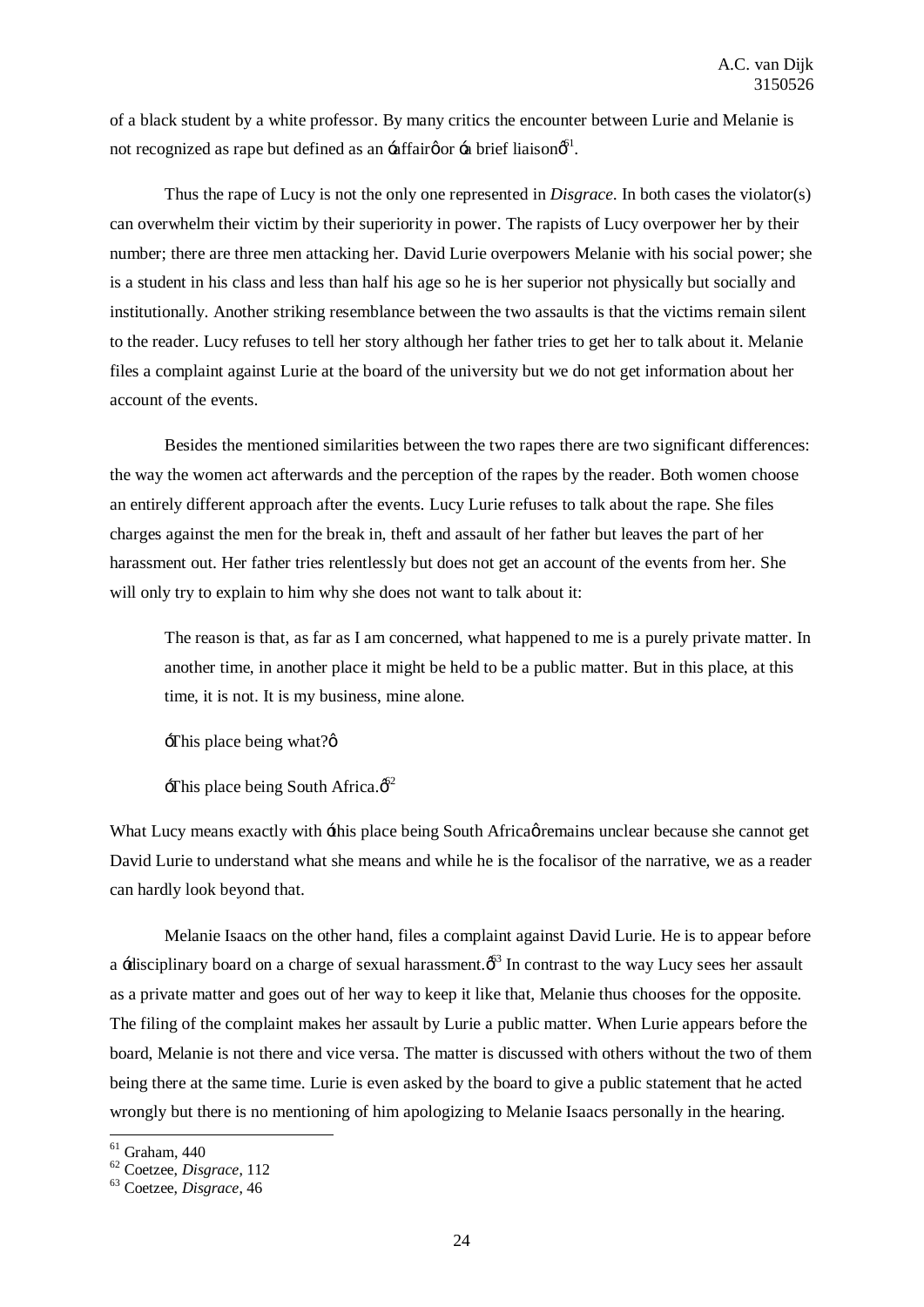The second main difference between the two rapes is the perception of the reader. As mentioned earlier, many critics fail to see the assault of Melanie as rape but define it as an affair in most cases. After close reading the passage in which Lurie describes his sexual encounter with Melanie one can no longer disregard the fact that Melanie is just as much raped as Lucy is. In his account of the events he does not label himself as a rapist. What he does describe is how it is obvious to him that Melanie does not choose to have sex with him but surrenders herself to him. When one realises that this is Luriegs version of the story it is not unimaginable that he somewhat down plays his actions while Melanie might have experienced it much more violent. The difference in the perception of the rape of Lucy and Melanie is caused by the form of the text:

Although narrative perspective in *Disgrace* allows for critical distance from David Lurie, who is the  $\pm$ ocalisor of the story, the majority of reviewers seem to read in sympathy with Lurie when he glosses his sexual encounter with Melanie as  $\pm$  not rape, not quite that  $\alpha^{64}$ 

Because of the position of the one showing us the story, we tend to interpret events differently. The position of David Lurie and our knowledge of his thoughts about his encounter with Melanie lures us into thinking it is not rape.

Remarkably enough, these two differences result in a dubious perception of the rapes in criticism: the rape of the woman who wants to keep her assault private, Lucy, is very much criticized and discussed, while the rape of the woman who makes it a public affair, Melanie, is hardly even recognized as rape. Acknowledging this ambiguity in the relation between the text and the interpretations we have to accept that the form of the text has to be seen as a defining part of the perception of the story. The literal content of the text is in this case contradicted by the form and the perception of the text. While in a textual analysis of the text there turn out to be two rapes committed, due to the position of the focalisor the reader interprets and judges the two cases dissimilar. In isolating an event represented in the text and using that for criticism, we do not do justice to the text as a whole. The case of *Disgrace* shows us that similar represented events in one text can be perceived totally different due to the form of the text itself. When the text is read like this it becomes clear that our own point of view or that of the source of our knowledge can have a great influence on our judgment.

Coetzee*t*s novel *Disgrace* was published in 1999, a few years after the start of the Truth and Reconciliation Committee (TRC). The committee had the difficult task to help the society of South Africa deal with what happened during the apartheid regime. In that period practically everyone in South Africa was involved in violence with people from different social communities. Very often the course and accumulation of events made the distinction between violator and victim almost impossible

 $<sup>64</sup>$  Graham, 440</sup>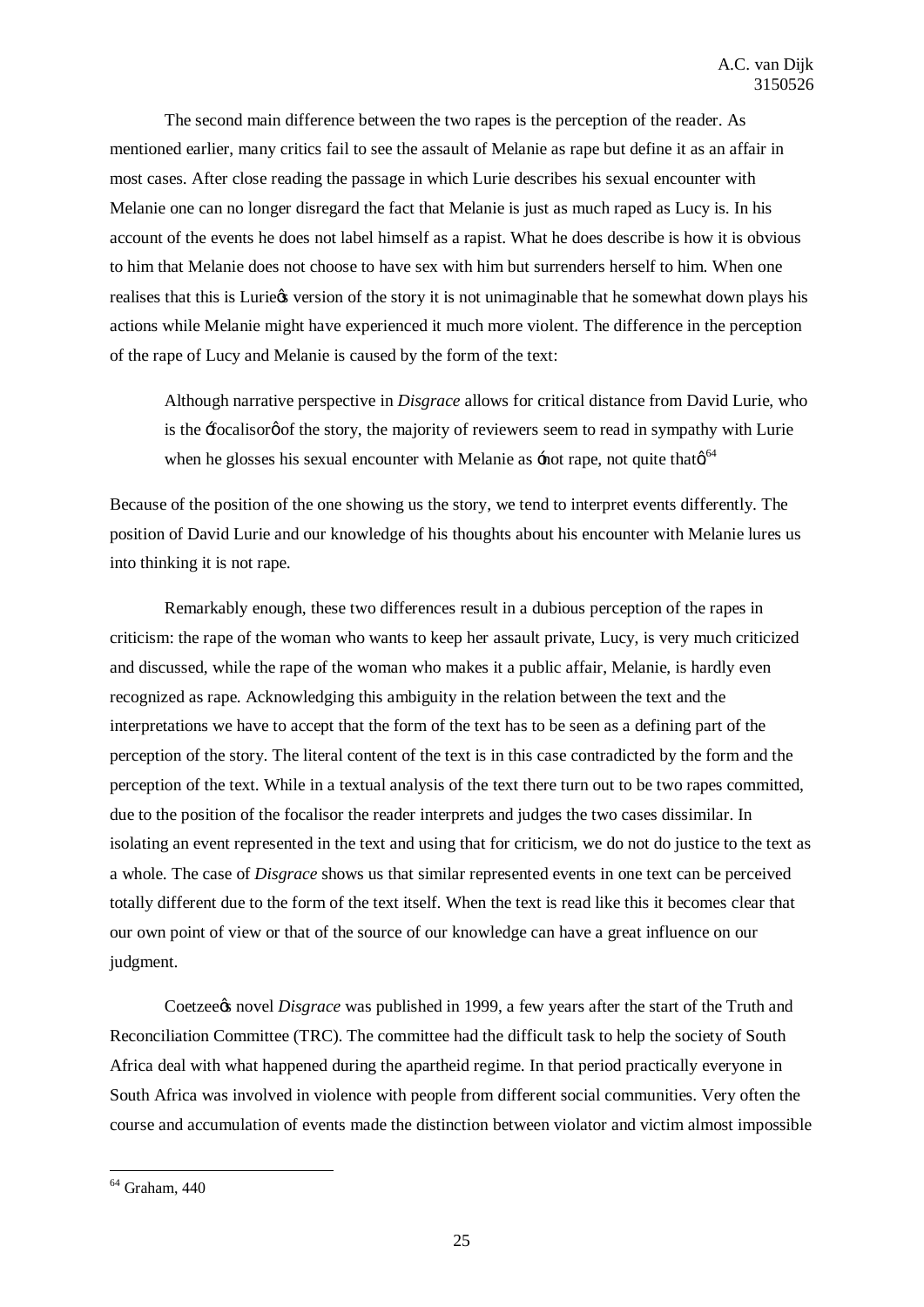to make. In the process of finding truth the TRC and national and international society tried to unravel the horrific stories told during the hearings the committee held. To restore justice it was attempted to determine who had been perpetrator and who had been the victim. That would make it possible for the ones guilty to be judged and lead the way to reconciliation. In order to be able to work towards a new nation for the future the past had to be dealt with. The idea of judgement and the interpretation of stories told therefore was a serious theme in contemporary society. This topic of judgement was also of great significance in *Disgrace*. When we take into consideration this context in reality of the TRC Coetzee *novel* might very well be reacting to that. What the novel does not do is provide answers how to deal with the difficult task of judgement. What it does on the other hand is make apparent that judgement can be influenced by our own position and by that of the one providing us with information. If anything the text thus made us more aware of the obstacles that can be in the way of finding truth and how careful we must be in our judgement.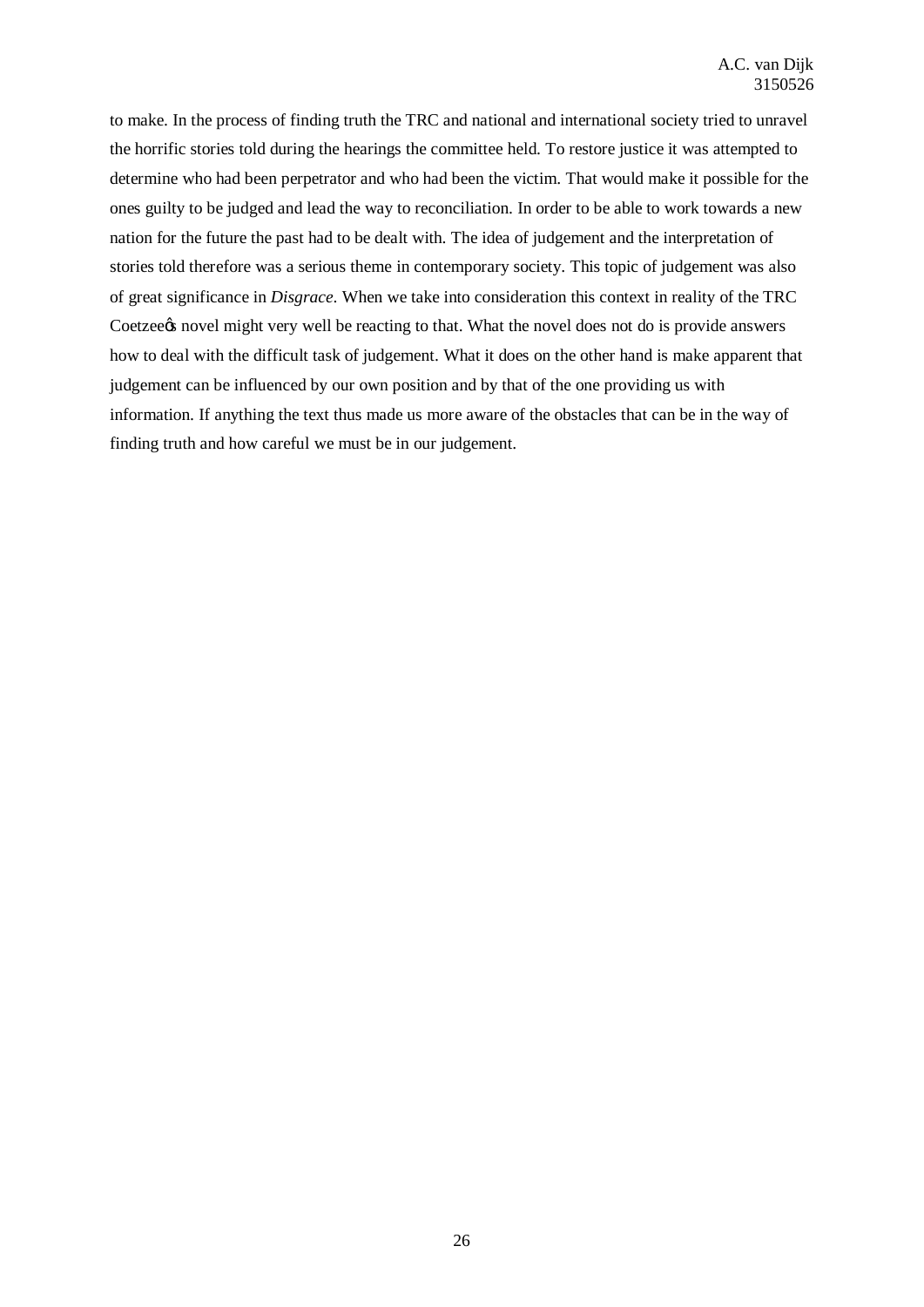#### 7. Conclusion

In the previous chapters we have seen how an analysis of a literary text that is too much occupied with the socio-political character of the work can be ground for an interpretation that does not gives credit to all the different parts a text contains. Specifically in the case of literature emanating from South African society, there is a great risk of treating the work as nothing more than a direct representation of reality. The assumed similarities between text and society can be a trap for critics who are eager to see literature as an answer to contemporary socio-political circumstances. Such an interpretation that starts at the context of the text is what I called reading outside-in.

Although the allegorical is a very important part of literature, we should make a difference between the poetical and political allegory to do justice to the text. It is exactly that moment in a work of literature that resists a superficial allegorical or predetermined political reading which makes the work ungraspable; that is what we call the literariness or singularity. This moment of resistance is created by the coexistence of form, medium and language of the text. In considering these elements together with the allegorical in interpreting literature, we treat the text as a whole, regarding all its different aspects. To do so we should start our analysis at the heart of our object of study: the text and its formal aspects. This is what I call reading inside-out. From there we can look at the different characteristics and interpret the reading experience the text offers to us. Using the different techniques offered by the wide studies in comparative literature we can see what the work has to offer.

To show why I think it is important to start the interpretation of a work of literature at the core I have given two examples of reading inside-out. The novel *Foe* is elaborately analysed. A large part of its attractive power is caused by the enigmatic figure of Friday and his assumed tonguelessness. In many cases postcolonial theory proved to be a fruitful source for interpreting the way in which Friday was robbed of his tongue and the consequences this holds for his opportunities of an own identity. Close reading however shows that Susan Barton is the one telling the reader the story about herself and Friday. Due to this position of focalisation the information about Friday is dubious. That means there is a possibility that Friday indeed has a tongue and therefore actively chooses not to communicate. This sheds a new light on the analysis of this character and of the text as a whole. Instead of a passive mutilated former slave Friday might be open for a totally different interpretation.

Again in the case of *Disgrace* the position of the focalisor has a great influence on the perception of the text. The event of the assault and rape of Lucy and David Lurie has been reason for widespread discussion in South African society on the way in which both whites and non-whites as well as male and female where ostensibly stigmatized in the text. In these discussions a single part of the text was isolated from the whole of the work. When analysing the text thoroughly it becomes clear that the rape of Lucy is not the only sexual assault. Melanie Isaacs is also assaulted but she is harassed by the white professor David Lurie. Lurie being the focalisor and narrator of the text we receive the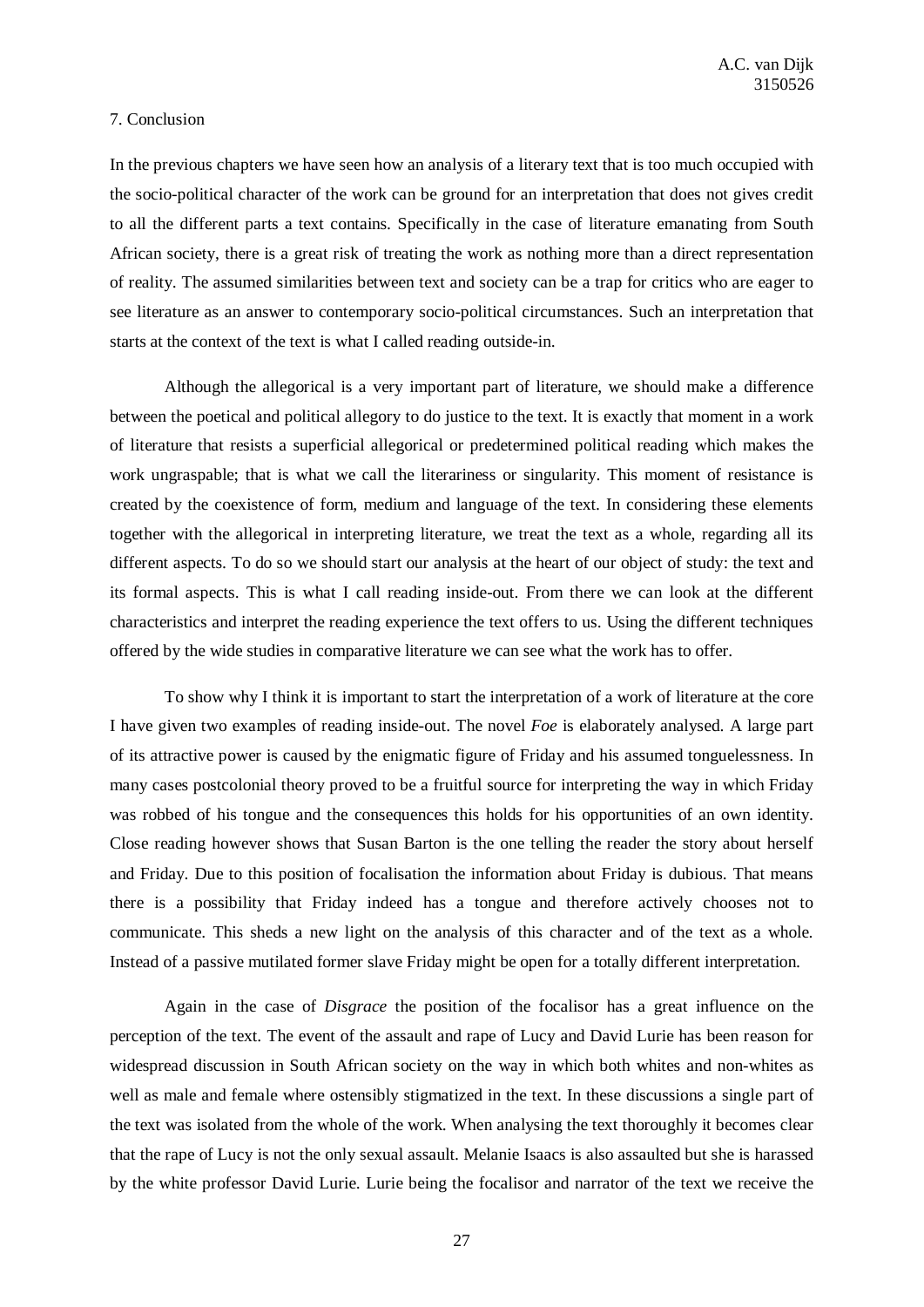information about the rape of Melanie in a totally different form than about that of Lucy. In the last case the reader is made part of his anger and frustration about the harm done to his daughter while in the case of student Melanie Lurie down plays his role. The reader the perception of the two events that show similarities is therefore influenced by the form of the text. In acknowledging the fact that this point of view might blur our judgement the reader finds himself confronted with the idea that this is as common in literature as it is in reality.

The examples of *Foe* and *Disgrace* show us how a reading that finds its starting point outside the text can easily seduce the critic. Conclusions drawn might be reasonable but risk losing ground in the text. In those cases the text becomes the motivation for the interpretation rather than the object of meticulous study. When the goal is to analyse a text for its own sake the form and medium cannot be disregarded. After doing so it can be very plausible to interpret a work of literature in the context of its time and place of writing. Reality is an important factor in literature in the form of allegory. In reading inside-out instead of outside-in literature can offer a valuable contribution to discussing society doing justice to it in all its complexity.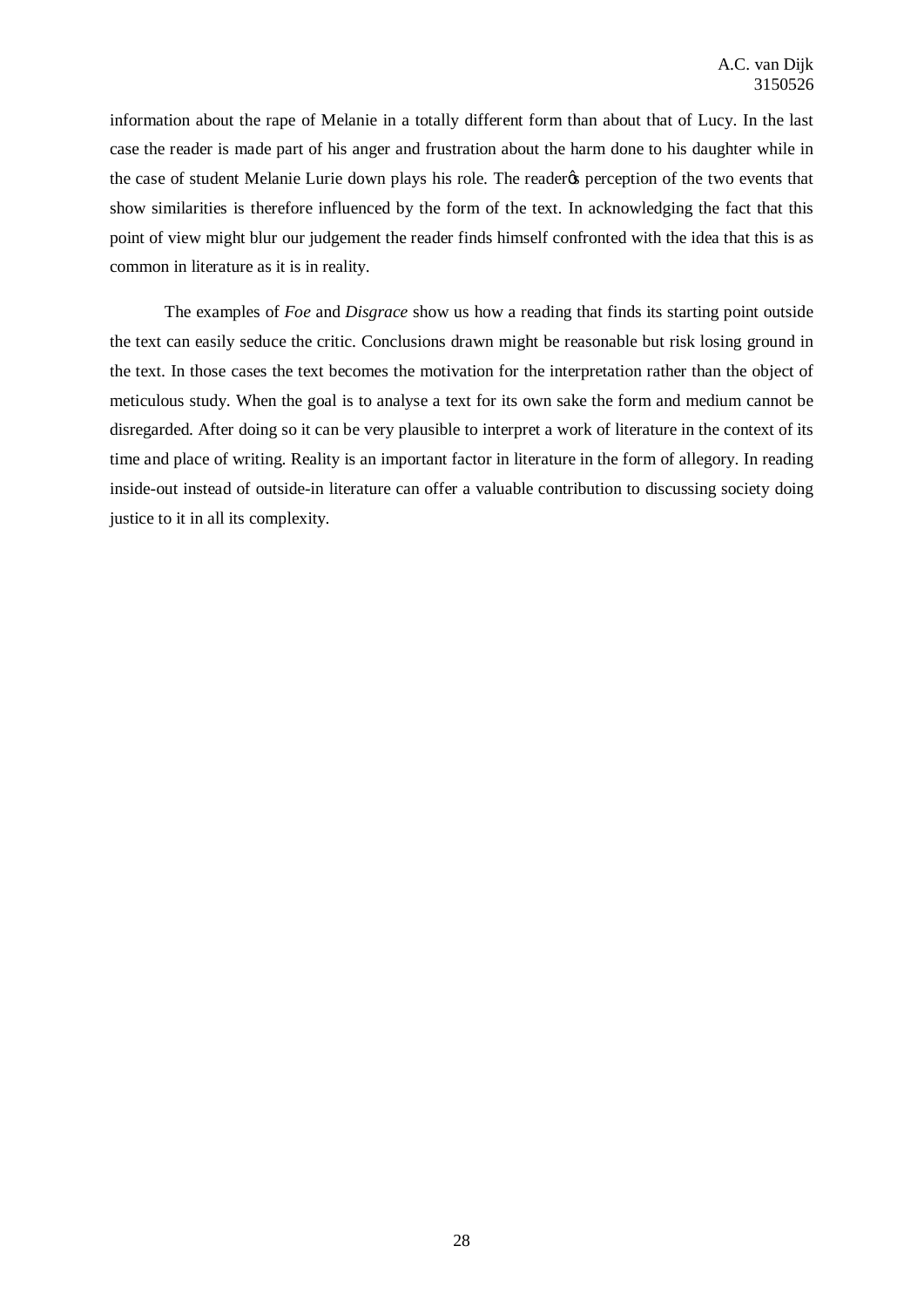# 8. Bibliography

- Attridge, 2004. *J.M. Coetzee and the Ethics of Reading*. Chicago: The University of Chicago Press.
- Attridge, Derek, 2004. *The Singularity of Literature*. London: Routledge.
- Attridge, Derek, 2006. *Reading and Responsibility*. Edinburgh: Edinburgh University Press Ltd.
- Barnard, Rita, 2003.  $\pm$ I.M. Coetzee is Obsgrace and the South African Pastoral in *Contemporary Literature*, Vol. 44, No. 2, p. 199-224.
- Barry, Peter, 2002. *Beginning Theory: an Introduction to Literary and Cultural Theory*. Manchester: Manchester University Press.
- Bensmaïa, Reda, 2003. *Experimental Nations or, the Invention of the Maghreb*. Princeton: Princeton University Press.
- Buikema, Rosemarie, 2009. 'Crossing the Borders of Identity Politics. *Disgrace* by J.M. Coetzee and *Agaat* by Marlene van Niekerk'. In *European Journal of Women's Studies*. Vol. 16 (4), p. 309-323.
- Cavallaro, Dani, 2001. *Critical and Cultural Theory*. London: the Athlone Press.
- Coetzee, J.M., 1986. *Foe*. London: Penguin Books.
- Coetzee, J.M., 1999. *Disgrace*. London: Penguin Books.
- Dragunoiu, Dana, 2001. 'Existential Doubt and Political Responsibility in J.M. Coetzee's *Foe* $\alpha$  In *Critique*, Vol. 42, No. 3, p. 309-326.
- Graham, Lucy Valerie, 2003. 'Reading the Unspeakable: Rape in J.M. Coetzee's *Disgrace'*. In *Journal of South African Studies*, Vol. 29, No. 2, p. 433-444.
- Greene, Roland, 2006. 'Not Works but Networks: Colonial Worlds in Comparative Literatureg In *Comparative Literature in an Age of Globalization* ed. Haun Saussy. Baltimore: The John Hopkins University Press, p. 212-223.
- Leusmann, Harald, 2004. H.M. Coetzee¢s Cultural Critiqueø. In *World Literature Today*, Vol. 78, No. 3/4, p. 60-63.
- Macaskill, Brian and Jeanne Colleran, 1992. 'Reading History, Writing Hersey: The Resistance of Representation and the Representation of Resistance in J.M. Coetzee*s Foe*<sup>a</sup>. In *Contemporary Literature*, Vol. 33, No. 3, Autumn 1992, p. 432-457.
- MacLeod, Lewis, 2006.  $\div$  5Do we of necessity become puppets in a story?" or narrating the world: on speech, silence and discourse in J.M. Coetzee*c*s *Foe¢*. In *Modern Fiction Studies*, Vol. 52, No. 1, Spring 2006, p. 1-18.
- Post, Robert M., 1989.  $\pm$ The noise of Freedom: J.M. Coetzee*rs Foea* In Critique, Spring 1989, p.143-154.